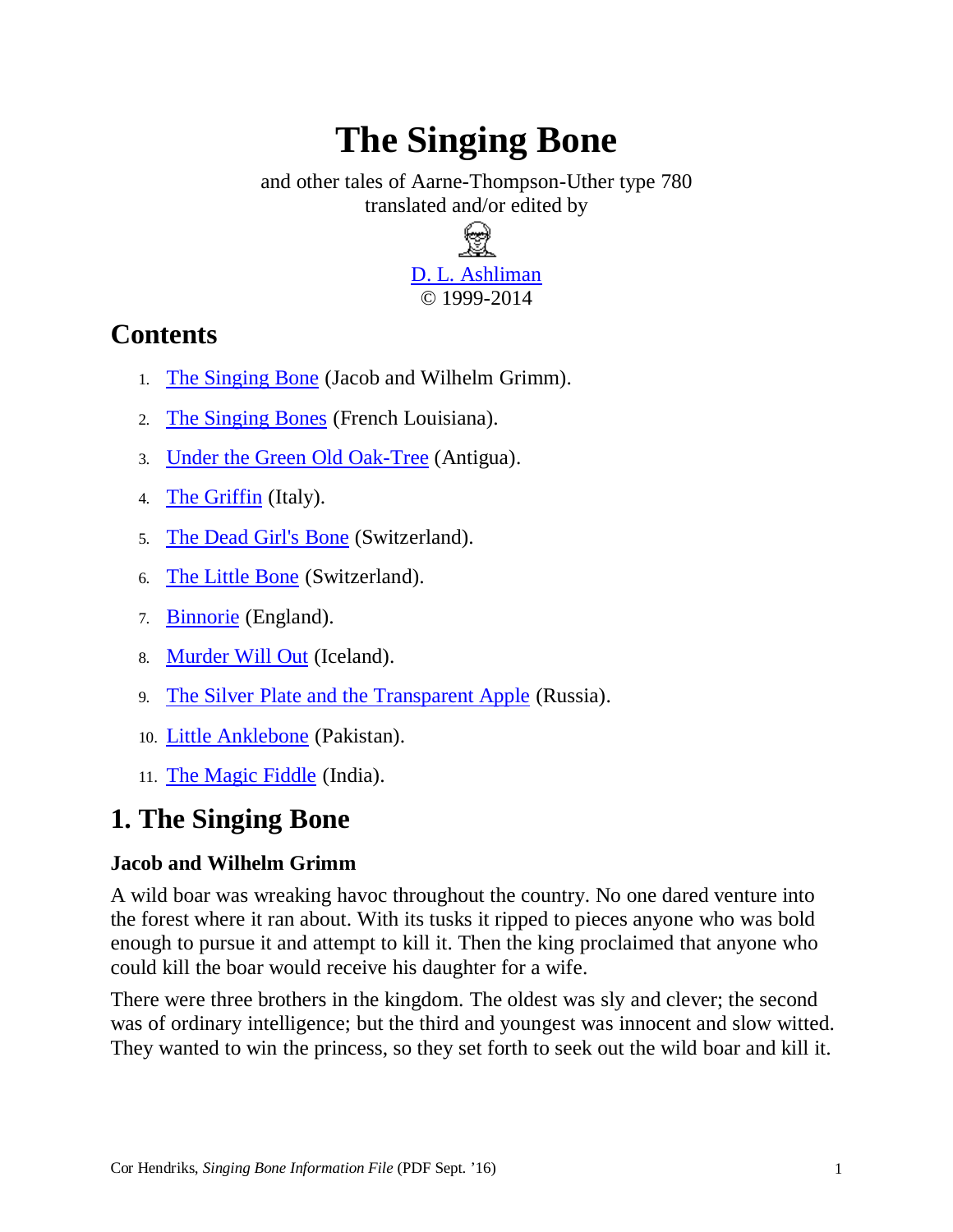The two oldest ones went together, while the youngest one went by himself. When he entered the woods an old man approached him. He was holding a black lance in his hand, and said to him, "Take this lance and fearlessly attack the boar with it, and you will kill it." And that is what happened. He struck the boar with the lance, and it fell dead to the earth. Then he lifted it onto his shoulder, and cheerfully set off toward home.

On the way he came to a house where his brothers were making merry and drinking wine. When they saw him with the boar on his back, they called to him, "Come in and have a drink with us. You must be tired." The innocent simpleton, not thinking about any danger, went inside and told them how he had killed the boar with the black lance, and rejoiced in his good fortune. That evening they returned home together. The two oldest ones plotted to kill their brother. They let him walk ahead of them, and when they came to a bridge just outside the city, they attacked him, striking him dead. They buried him beneath the bridge. Then the oldest one took the boar, carried it to the king, claimed that he had killed it, and received the princess for a wife.

Many years passed, but it was not to remain hidden. One day a shepherd was crossing the bridge when he saw a little bone beneath him in the sand. It was so pure and snowwhite that he wanted it to make a mouthpiece from, so he climbed down and picked it up. Afterward he made a mouthpiece from it for his horn, and when he put it to his lips to play, the little bone began to sing by itself:

Oh, dear shepherd You are blowing on my bone. My brothers struck me dead, And buried me beneath the bridge, To get the wild boar For the daughter of the king.

The shepherd took the horn to the king, and once again it sang the same words. After hearing this, the king had his people dig under the bridge, and they soon uncovered the skeleton. The two wicked brothers confessed their crime and were thrown into the water. The murdered brother's bones were laid to rest in a beautiful grave in the churchyard.

- Source: Jacob and Wilhelm Grimm, Der singende Knochen, *Kinder- und Hausmärchen*, 1st ed., vol. 1 (Berlin: Realschulbuchhandlung, 1812), no. 28, pp. 119-22.
- In 1819, with the second edition of their *Kinder- und Hausmärchen*, the Grimms introduced numerous stylistic changes to "The Singing Bone" and reduced the number of brothers in the tale to two.
- Link to an English translation of the final version of "The Singing Bone."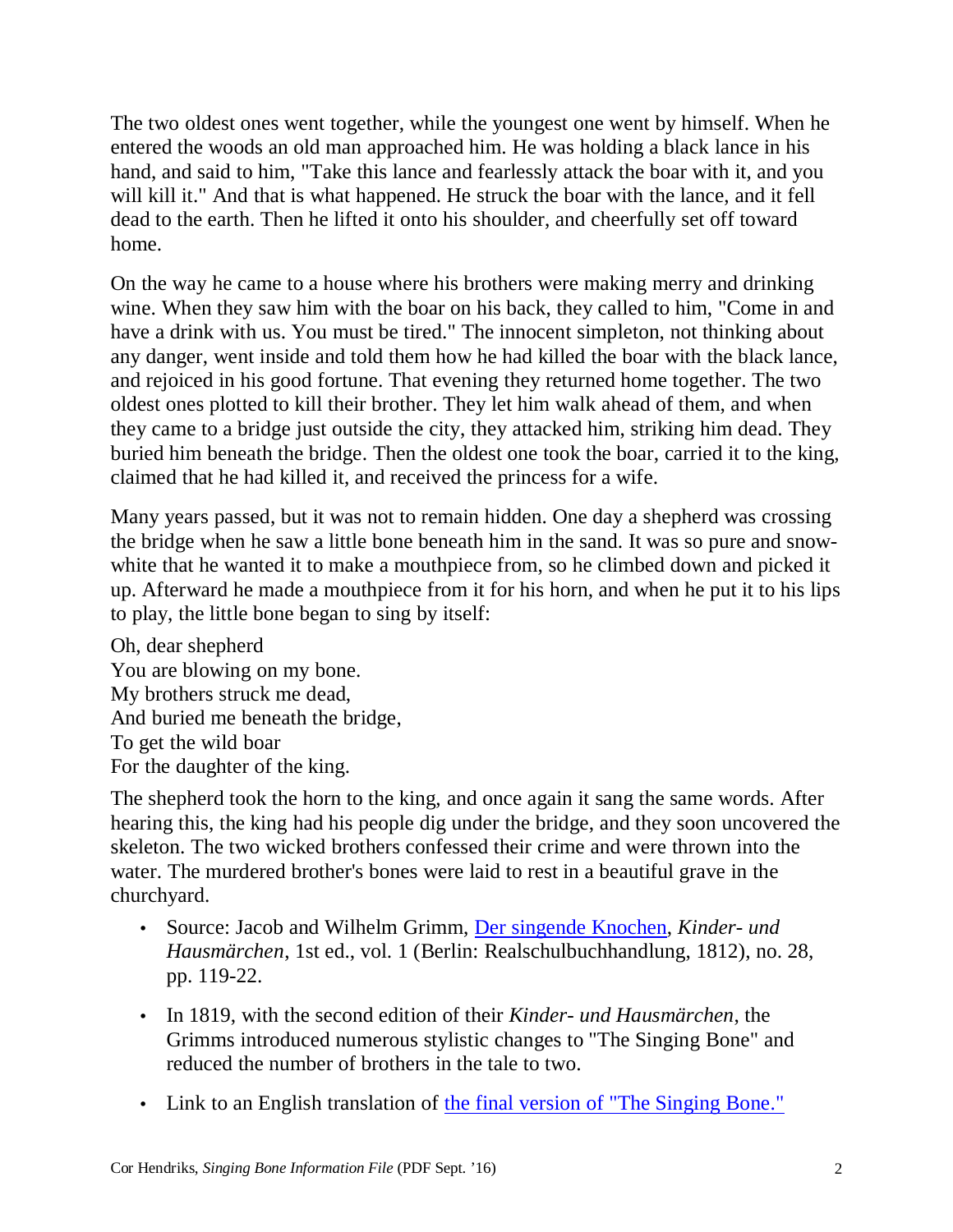• Link to the final version in the original German: "Der singende Knochen," *Kinder- und Hausmärchen, 7th edition, vol. 1 (Göttingen: Verlag der Dieterichschen Buchhandlung, 1857), no. 28, pp. 149-51.*

## **2. The Singing Bones**

#### **French Louisiana**

Once upon a time there lived a man and a woman who had twenty-five children. They were very poor. The man was good, the woman was bad. Every day when the husband returned from his work the wife served his dinner, but always meat without bones.

"How is it that this meat has no bones?"

"Because bones are heavy, and meat is cheaper without bones. They give us more for the money."

The husband ate, and said nothing.

"How is it you don't eat meat?"

"You forget that I have no teeth. How do you expect me to eat meat without teeth?"

"That is true," said the husband, and he said nothing more, because he was afraid to grieve his wife, who was as wicked as she was ugly.

When one has twenty-five children one cannot think of them all the time, and one does not see if one or two are missing. One day, after his dinner, the husband asked for his children. When they were by him he counted them, and found only fifteen. He asked his wife where were the ten others. She answered that they were at their grandmother's, and every day she would send one more for them to get a change of air. That was true, every day there was one that was missing.

One day the husband was at the threshold of his house, in front of a large stone which was there. He was thinking of his children, and he wanted to go and get them at their grandmother's, when he heard voices that were saying:

Our mother killed us, Our father ate us. We are not in a coffin. We are not in the cemetery.

At first he did not understand what that meant, but he raised the stone and saw a great quantity of bones, which began to sing again. He then understood that it was the bones of his children, whom his wife had killed, and whom he had eaten. Then he was so angry that he killed his wife, buried his children's bones in the cemetery, and stayed alone at his house.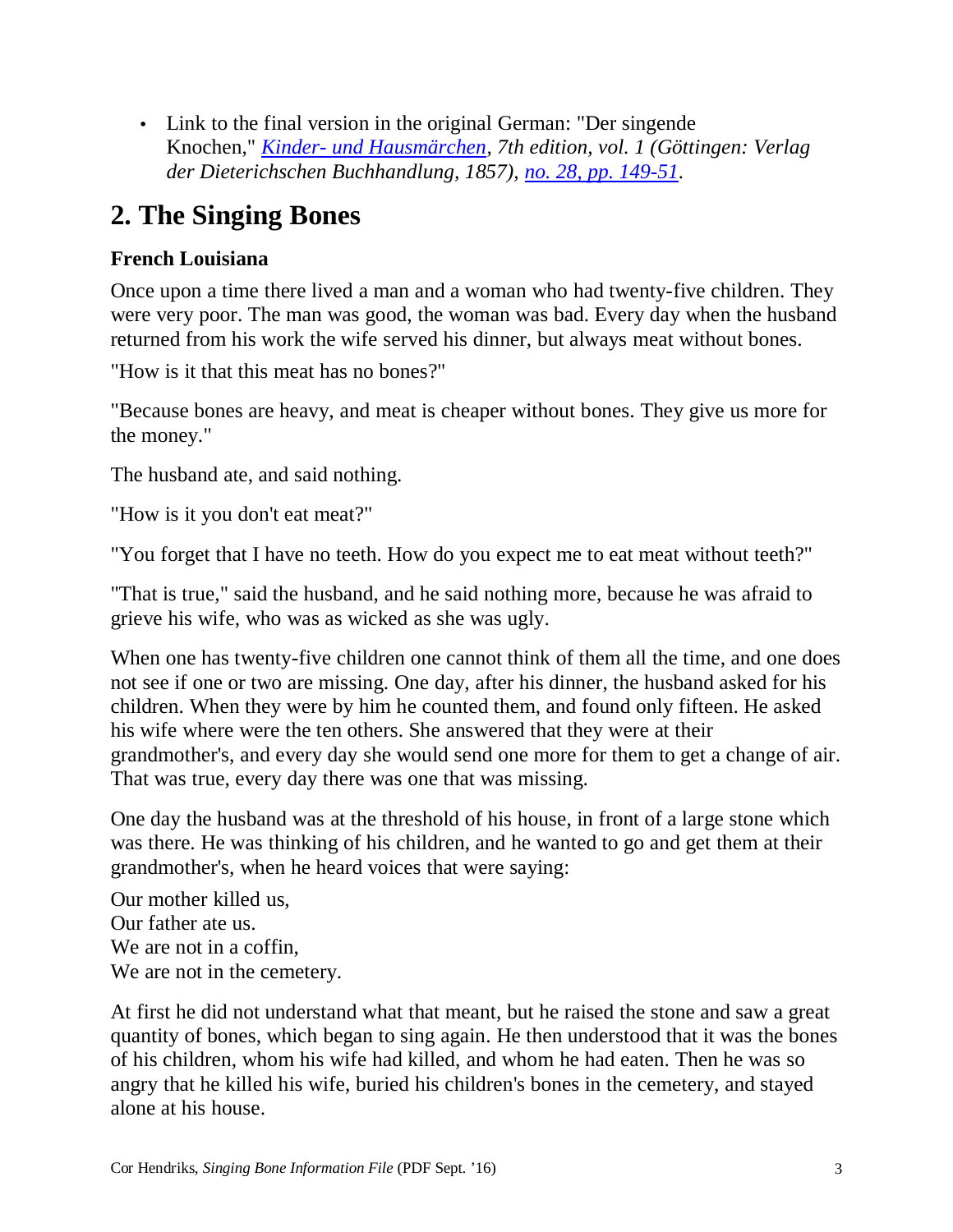From that time he never ate meat, because he believed it would always be his children that he would eat.

- Source: Alcée Fortier, *Louisiana Folk-Tales in French Dialect and English Translation* (Boston and New York: Published for the American Folk-Lore Society by Houghton, Mifflin and Company, 1895), no. 17, p. 61.
- Fortier's source: "Informant, old negress, 77 Esplanade Avenue [New Orleans]."

## **3. Under the Green Old Oak-Tree**

### **Antigua**

Dis a nice little story. Der woman had two chil'ren. One was a boy, an' der oder was a girl. De fader a dese chil'ren die. Moder decide to marry again. She marry to anoder man. Each day dese chil'ren did go to de mountain to get flowers. Dey went on dis day. Girl had a better bucket den what de broder got. Dey comin' wid de flowers.

On his way home, de boy stop wid de gal. He t'inkin' some evil plan. Want dis bucket which was his sister. She would not consent to gi' him dis bucket. He t'ink it best to kill der sister. He kill de sister. He kill dis girl near to a big oak-tree. An' he hide her dere.

After he kill her, he go home. Can't give no account a he sister. Dey all went to search for de girl, but none can find her.

Der broder stay home. Month gone. Shepherd-boy dat is comin' down de mountain meet a big bone like a flute. He pick dis bone under dat same tree. He took up de bone an' play. Comin' home wid de flock, he play on de bone. It play a sweet tune:

My broder has killed me in de woods, an' den he buryth me. My broder has killed me in de woods, an' den he buryth me Under de green ol' oak-tree, an' den he buryth me.

Dat's all it could play. It play sweet, you know. Comin' home, all dat hear dis tune beg de boy for a play on it. He give dem a play. Now he way down de mountain. Mos' to where de moder is livin'. He meet de moder. She ask him for a play. He give her a play. As quick as she play, t'ing say:

My dear moder, my dear moder, it my dead bone you play. My dear moder, my dear moder, it my dead bone you play.

She drop an' faint, but never die. All de people was lookin' for de girl. Dis broder meet de boy. He ask him for a play. Take de bone an' start. T'ing say:

My broder, it is you dat has killed me. My broder, it is you dat has killed me.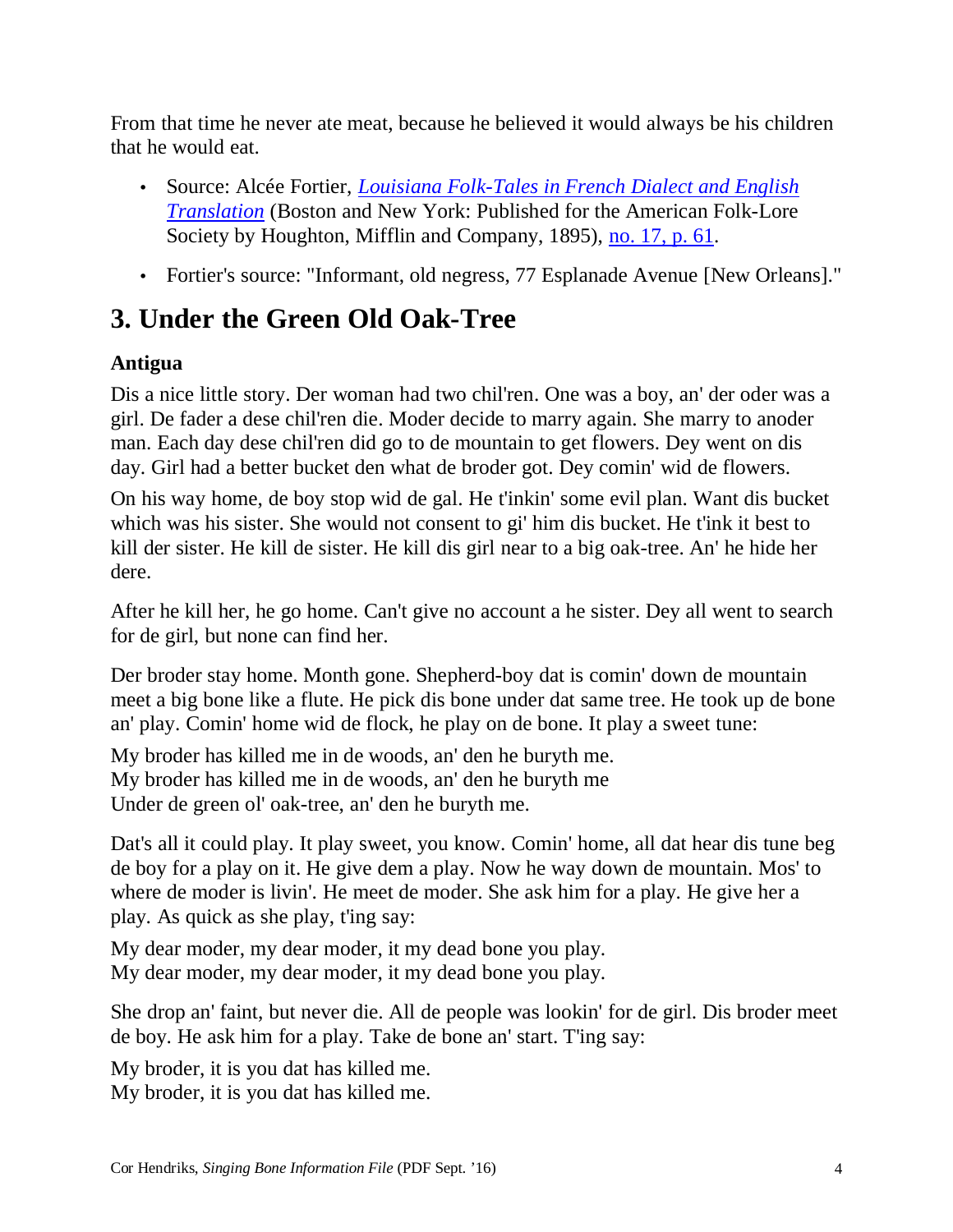An' dere he faints an' dies. Dat is de end a da green ol' oak-tree.

- Source: John H. Johnson, "Folk-Lore from Antigua, British West Indies," *The Journal of American Folk-Lore*, vol. 34 (1921), no. 27, pp. 70-71.
- Johnson's source: George W. Edwards, 50 years old, a native of Greenbay, Antigua.

# **4. The Griffin**

## **Italy**

There was once a king who had three sons. His eyes were diseased, and he called in a physician who said that to cure them he needed a feather of the griffin. Then the kind said to his sons, "He who finds this feather for me shall have my crown."

The sons set out in search of it.

The youngest met an old man, who asked him what he was doing. He replied, "Papa is ill. To cure him a feather of the griffin in necessary. And papa has said that whoever finds the feather shall have his crown."

The old man said, "Well, here is some corn. When you reach a certain place, put it in your hat. The griffin will come and eat it. Seize him, pull out a feather, and carry it to papa."

The youth did so, and for fear that someone should steal it from him, he put it into his shoe, and started all joyful to carry it to his father. On his way he met his brothers, who asked him if he had found the feather. He said, "No," but his brothers did not believe him, and wanted to search him. They looked everywhere, but did not find it. Finally they looked in his shoe and got it. Then they killed the youngest brother and buried him, and took the feather to their father, saying that they had found it. The king healed his eyes with it.

A shepherd one day, while feeding his sheep, saw that his dog was always digging in the same place, and went to see what it was, and found a bone. He put it into his mouth, and saw that it sounded and said, "Shepherd, keep me in your mouth, hold me tight, and do not let me go! For a feather of the griffin, my brother has played the traitor, my brother has played the traitor."

One day the shepherd, with his whistle in his mouth, was passing by the king's palace, and the king heard him, and called him to see what it was. the shepherd told him the story, and how he had found it. The king put it to his mouth, and the whistle said, "Papa! Papa! Keep me in your mouth, hold me tight, and do not let me go. For a feather of the griffin, my brother has played the traitor, my brother has played the traitor."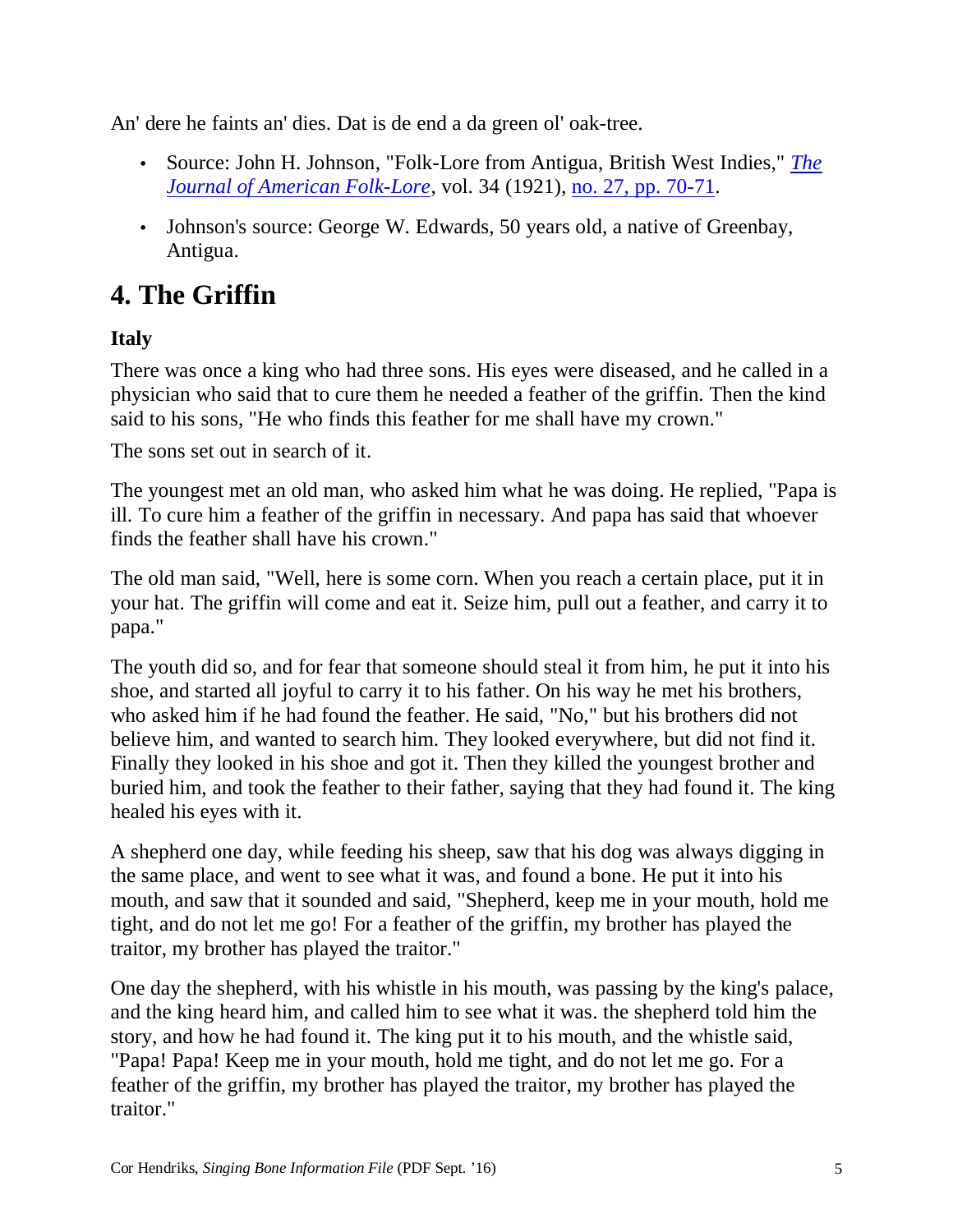Then the king put it in the mouth of the brother who had killed the youngest, and the whistle said, "Brother! Brother! Keep me in you mouth, hold me fast, and do not let me go. For a feather of the griffin, you have played the traitor, you have played the traitor."

Then the king understood the story and had his two sons put to death. And thus they killed their brother and afterwards were killed themselves.

• Source: Thomas Frederick Crane, *Italian Popular Tales* (London: Macmillan and Company, 1885), no. 8, pp. 40-41.

## **5. The Dead Girl's Bone**

### **Switzerland**

Once there was a king who died. His wife and two children, a girl and a boy, were still alive. Then one day they asked the mother which of them should someday become king. She said to them, "Dear children, go out into the woods together and look for a certain flower. The first one of you to find it will someday become king."

So the two set forth together, and while searching in the woods they separated, and the girl was the first one to find the flower. She thought she would wait for her brother, so she put the flower in her hand, closed it in God's name, and lay down in the shade.

Then the boy came to her. He had not found the flower, but when he saw it in his sister's hand, a terrible thought came to him: "I will murder my sister, take the flower home with me, and then I will become king."

That is what he thought, and that is what he did. He killed her and buried her in the woods, covering with earth so that no one would know what had happened.

Many years later a shepherd boy who was there tending his sheep found one of the girl's bones lying on the ground. He made a few holes in it like a flute, and blew into it. Then the bone began to sing ever so sadly and told the entire story how the girl had been killed by her brother. To hear the song would bring tears to your eyes.

One day a knight came by where the boy was playing the flute. He bought the flute and played it wherever he went in the land. Finally the old queen heard the knight and became very sad. She had her son removed from the throne, and she mourned for the rest of her life.

• Source: Otto Sutermeister, "s'Todtebeindli," *Kinder- und Hausmärchen aus der Schweiz* (Aarau: H. R. Sauerländer, 1873), no. 39, pp. 119-120.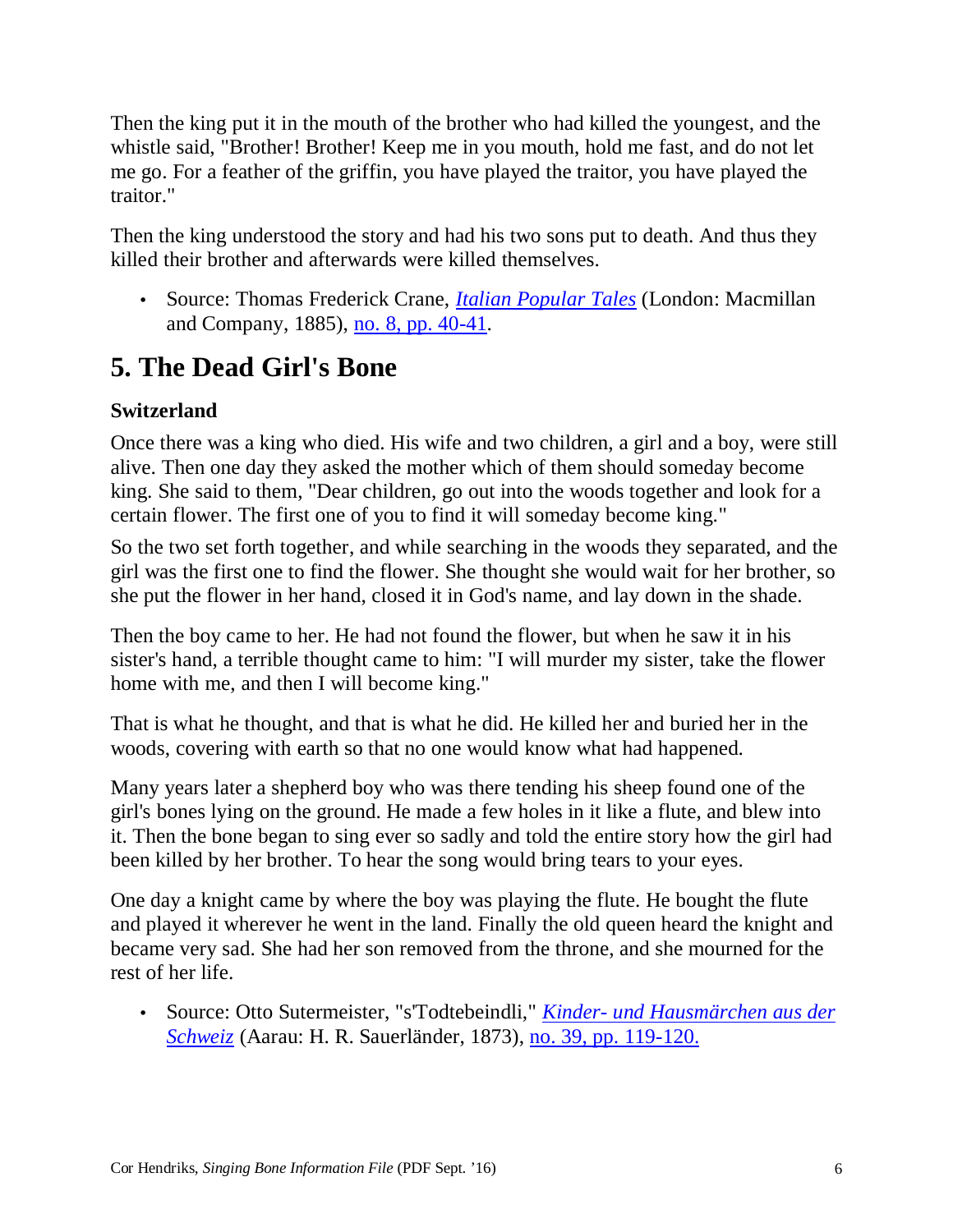## **6. The Little Bone**

### **Switzerland**

Many years ago a wicked man lived in a pasture hut. Like other herdsmen, he spent the summer there with his cattle. He was quick tempered and arrogant. He had a poor servant boy, whom he tormented in every possible way with hard work, rough words, and cruel blows. One day he gave the boy a task to do which beyond the his strength. He was then overcome by such anger that he grabbed the boy and thrust his head into a kettle of milk that was being boiled in order to separate it. Thus the boy died, and the herdsman threw his body into a mountain creek. Back at home he said, "The stupid boy must have been carried away by a rockslide. He went off to milk the goats, but never came back."

Many years passed, and the boys' bones hung unavenged on a cliffy bank of the mountain creek. From time to time a particularly strong rush of water would pick up one of the little bones, play with it for a while, and then leave it lying on a remote bank.

Once it happened that there was a fair in the valley. Everyone was making merry. The wicked herdsman, drugged by the wine, music, and dance, had lost all humility and good sense, and was reveling in his sinfulness. It was too hot for him inside, so he went out to the creek, which, swollen by a heavy, warm rain, was rushing by much stronger than usual. He kneeled down and took off his hat to scoop up some water. He drank the water that had run into his hat, but at the bottom he found a small white bone. He stuck it onto his hat and returned to the hall.

Suddenly the little bone began to bleed; and now everyone knew what had happened to the boy. The festivities were quickly brought to a close, and the evildoer was taken forthwith to the place of execution.

- Source: Otto Sutermeister, "Das Knöchlein," *Kinder- und Hausmärchen aus der Schweiz* (Aarau: H. R. Sauerländer, 1873), no. 14, pp. 42-43.
- It was widely believed in medieval Europe that a murdered corpse (or any of its parts) would bleed in the presence of the murderer. A few examples:
	- 1. The Icelandic legend Murder Will Out, included in the present collection.
	- 2. Siegfried's body bleeds when approached by Hagen, thus providing legal proof of the latter's guilt. (*The Nibelungenlied*, chapter 17)
	- 3. A superstition from England recorded in the nineteenth century.
	- 4. The Parent Murderer of Salzwedel, a legend from Germany.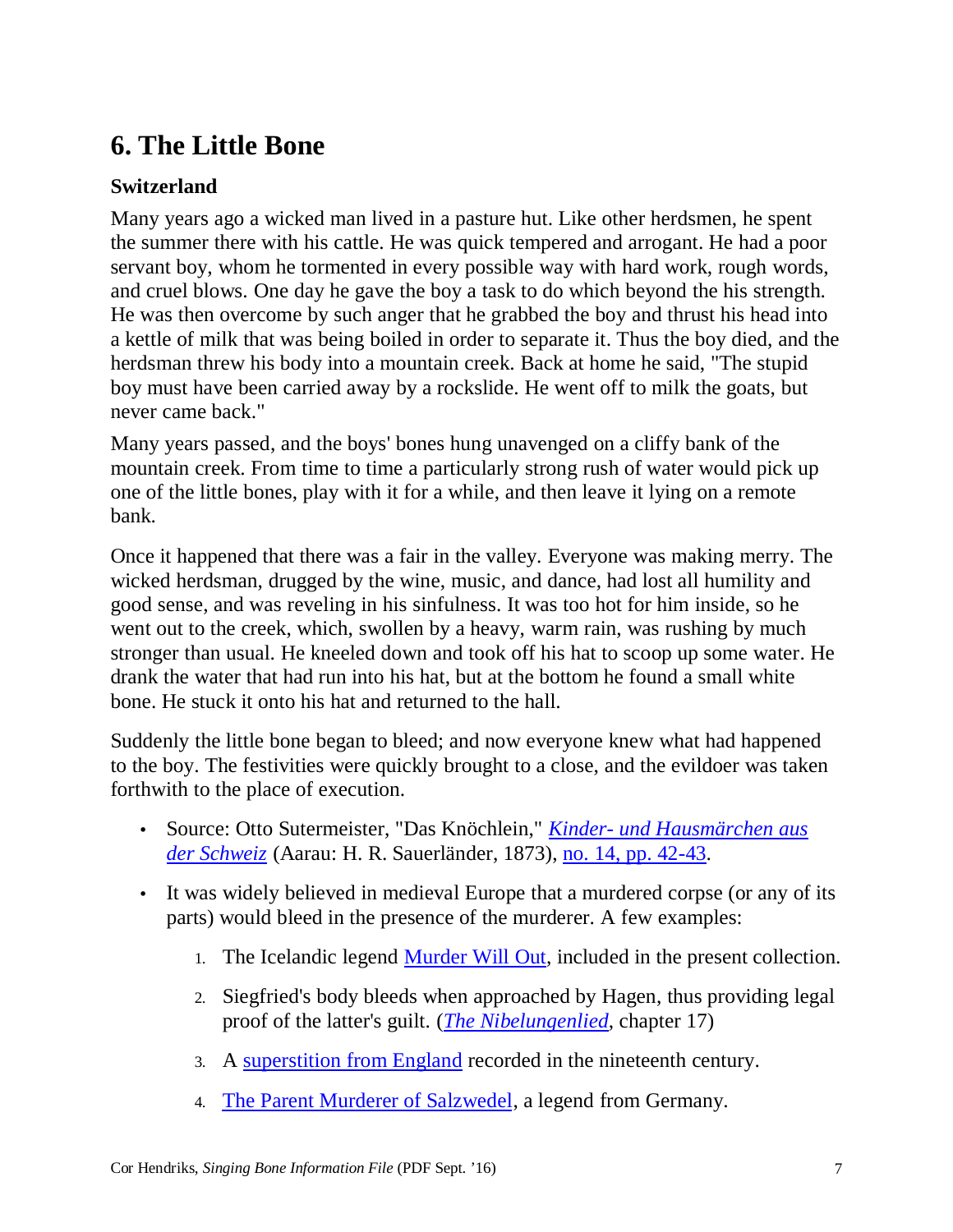## **7. Binnorie**

### **England**

Once upon a time there were two king's daughters who lived in a bower near the bonny mill dams of Binnorie. And Sir William came wooing the eldest and won her love, and plighted troth with glove and with ring. But after a time he looked upon the youngest, with her cherry cheeks and golden hair, and his love went out to her until he cared no longer for the eldest one. So she hated her sister for taking away Sir William's love, and day by day her hate grew and grew and she plotted and she planned how to get rid of her.

So one fine morning, fair and clear, she said to her sister, "Let us go and see our father's boats come in at the bonny mill stream of Binnorie."

So they went there hand in hand. And when they came to the river's bank the youngest got upon a stone to watch for the beaching of the boats. And her sister, coming behind her, caught her round the waist and dashed her into the rushing mill stream of Binnorie.

"Oh sister, sister, reach me your hand!" she cried, as she floated away, "and you shall have half of all I've got or shall get."

"No, sister, I'll reach you no hand of mine, for I am the heir to all your land. Shame on me if I touch her hand that has come 'twixt me and my own heart's love."

"Oh sister, oh sister, then reach me your glove!" she cried, as she floated further away, "and you shall have your William again."

"Sink on," cried the cruel princess, "no hand or glove of mine you'll touch. Sweet William will be all mine when you are sunk beneath the bonny mill stream of Binnorie." And she turned and went home to the king's castle.

And the princess floated down the mill stream, sometimes swimming and sometimes sinking, until she came near the mill. Now the miller's daughter was cooking that day, and needed water for her cooking. And as she went to draw it from the stream, she saw something floating towards the mill dam, and she called out, "Father! father! draw your dam. There's something white -- a merrymaid or a milk white swan -- coming down the stream." So the miller hastened to the dam and stopped the heavy cruel mill wheels. And then they took out the princess and laid her on the bank.

Fair and beautiful she looked as she lay there. In her golden hair were pearls and precious stones; you could not see her waist for her golden girdle, and the golden fringe of her white dress came down over her lily feet. But she was drowned, drowned!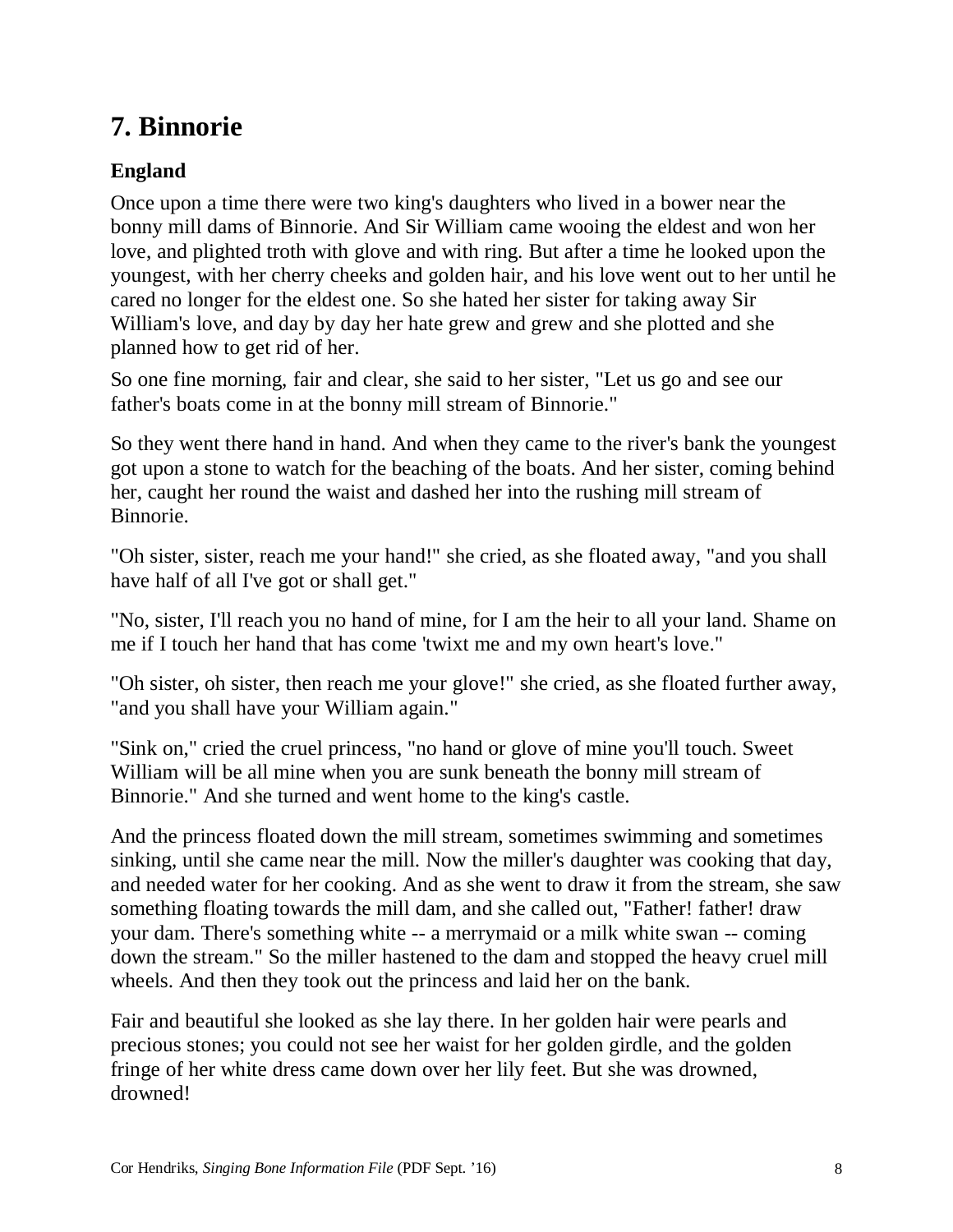And as she lay there in her beauty a famous harper passed by the mill dam of Binnorie, and saw her sweet pale face. And though he traveled on far away he never forgot that face, and after many days he came back to the bonny mill stream of Binnorie. But then all he could find of her where they had put her to rest were her bones and her golden hair. So he made a harp out of her breast bone and her hair, and traveled on up the hill from the mill dam of Binnorie, until he came to the castle of the king her father.

That night they were all gathered in the castle hall to hear the great harper: king and queen, their daughter and son, Sir William, and all their court. And first the harper sang to his old harp, making them joy and be glad, or sorrow and weep just as he liked. But while he sang he put the harp he had made that day on a stone in the hall. And presently it began to sing by itself, low and clear, and the harper stopped and all were hushed.

And this was what the harp sung:

Oh yonder sits my father, the king, Binnorie, oh Binnorie; And yonder sits my mother, the queen; By the bony mill dams o' Binnorie.

And yonder stands my brother Hugh, Binnorie, oh Binnorie; And by him, my William, false and true; By the bonny mill dams o' Binnorie.

Then they all wondered, and the harper told them how he had seen the princess lying drowned on the bank near the bonny mill dams o' Binnorie, and how he had afterwards made this harp out of her hair and breast bone. Just then the harp began singing again, and this was what it sang out loud and clear:

And there sits my sister who drownèd me

By the bonny mill dams o' Binnorie.

And the harp snapped and broke, and never sang more.

• Source: Joseph Jacobs, *English Fairy Tales (London: David Nutt, 1890), no. 9, pp. 44-47.*

## **8. Murder Will Out**

#### **Iceland**

Once upon a time, in a certain churchyard, some people who were digging a grave, found a skull with a knitting-pin stuck through it from temple to temple. The priest took the skull and preserved it until the next Sunday, when he had to perform service.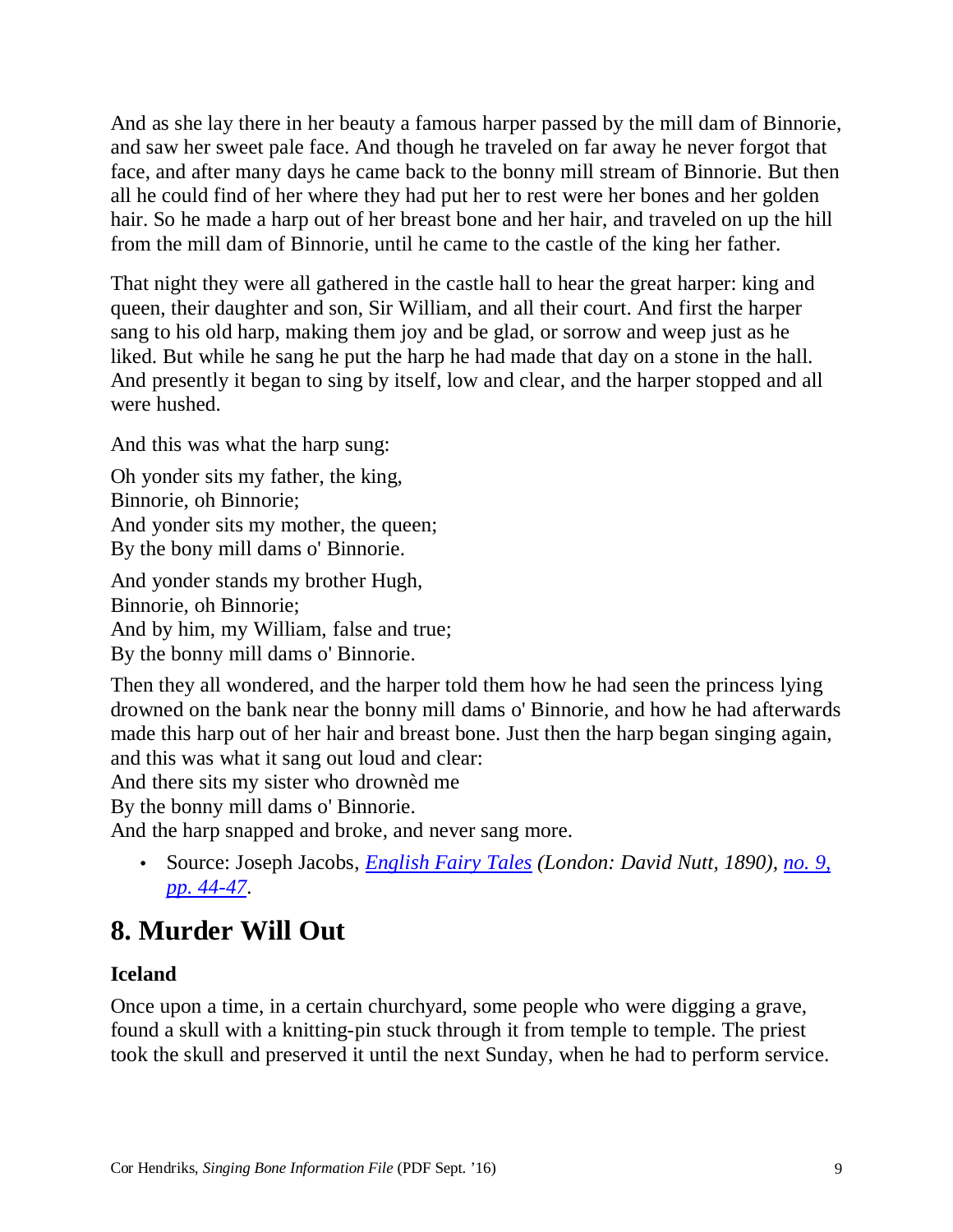When the day came, the priest waited until all the people were inside the church, and then fastened up the skull to the top of the porch. After the service the priest and his servant left the church first, and stood outside the door, watching carefully everybody that came out. When all the congregation had passed out without anything strange occurring, they looked in to see if there was any one still remaining inside. The only person they saw was a very old woman sitting behind the door, who was so unwilling to leave the church, that they were compelled to force her out.

As she passed under the porch, three drops of blood fell from the skull on to her white head-dress, and she exclaimed, "Alas, murder will out at last!"

Then she confessed, that having been compelled to marry her first husband against her will, she had killed him with a knitting-pin and married another.

She was tried for the murder, though it had happened so many years back, and condemned to death.

• Source: Jón Árnason, *Icelandic Legends* (London: Richard Bentley, 1864), pp. 155-56.

## **9. The Silver Plate and the Transparent Apple**

#### **Russia**

There lived once a peasant with his wife and three daughters. Two of these girls were not particularly beautiful, while the third was sweetly pretty. However, as she happened to be a very good girl, as well as simple in her tastes, she was nicknamed Simpleton, and all who knew her called her by that name, though she was in reality far from being one.

Her sisters thought of nothing but dress and jewelry. The consequence was that they did not agree with their younger sister. They teased her, mimicked her, and made her do all the hard work. Yet Simpleton never said a word of complaint, but was ready to do anything. She fed the cows and the poultry. If anyone asked her to bring anything, she brought it in a moment. In fact, she was a most obliging young person.

One day the peasant had to go to a big fair to sell hay, so he asked his two eldest daughters what he should bring them.

"Bring me some red fustian to make myself a sarafan [coat without sleeves]," said the eldest.

"Buy me some yards of nankeen to make myself a dress," said the second.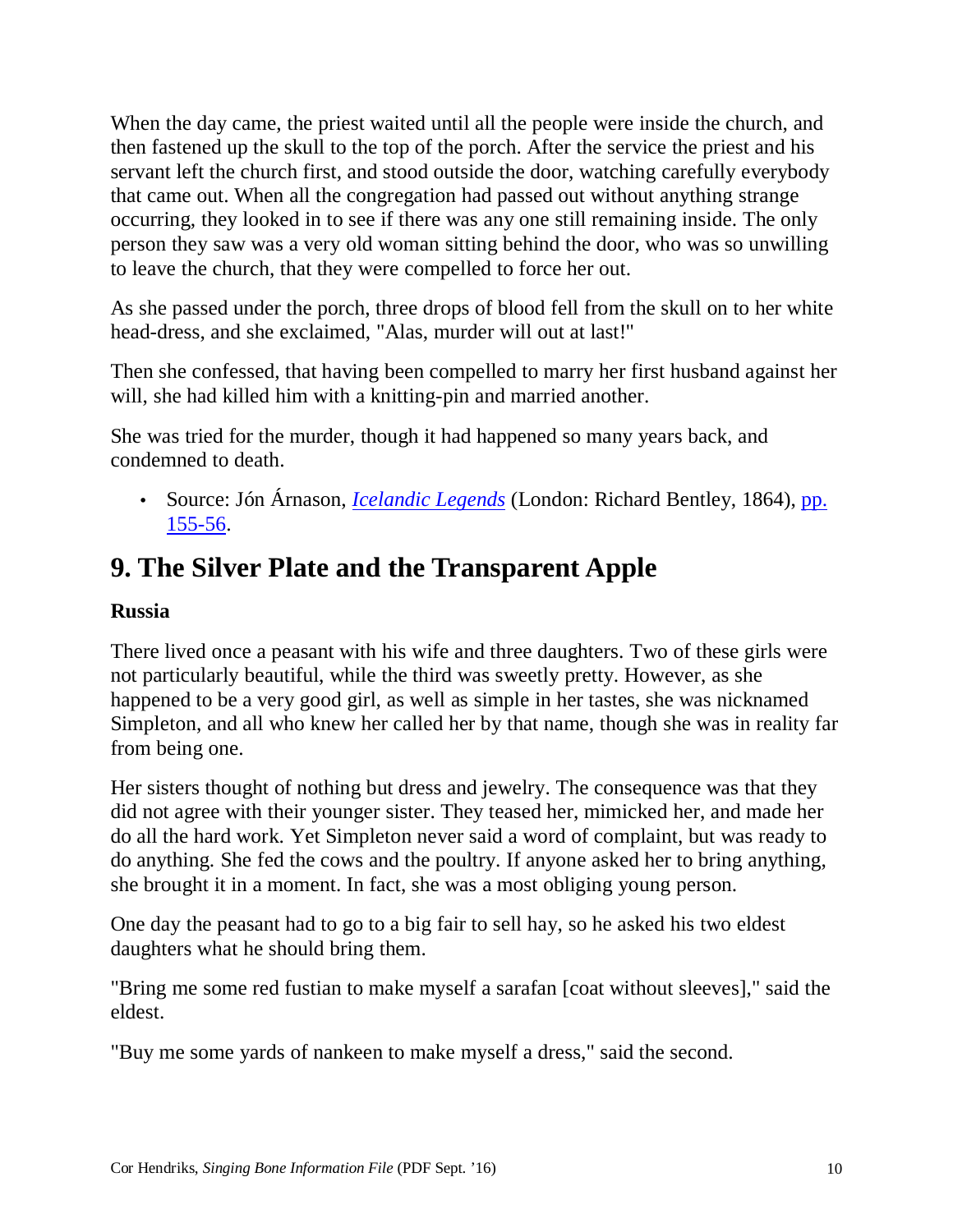Simpleton meanwhile sat in a corner looking at her sisters with great eagerness. Though she was a simpleton, her father found it hard to go away without asking her what she would like him to bring her, so he asked her too.

"Bring me, dear father," said she, "a silver plate and a transparent apple to roll about on it."

The father was rather astonished, but he said nothing and left.

"Whatever made you ask for such rubbish?" asked her sisters laughing.

"You will see for yourselves when my father brings them," said Simpleton, as she left the room.

The peasant, after having sold his hay, bought his daughters the things they had asked for, and drove home. The two elder girls were delighted with their presents and laughed at Simpleton, waiting to see what she intended doing with the silver plate and transparent apple.

Simpleton did not eat the apple, as they at first thought she would, but sat in a corner pronouncing these words, "Roll away, apple, roll away, on this silver plate. Show me different towns, fields, and woods, the seas, the heights of the hills, and the heavens in all their glory."

Away rolled the apple, and on the plate became visible, towns, one after another. Ships were seen sailing on the seas. Green fields were seen. The heights of the hills were shown. The beauty of the heavens and the setting of the sun were all displayed most wonderfully.

The sisters looked on in amazement. They longed to have it for themselves and wondered how they could best get it from Simpleton, for she took such great care of it, and would take nothing in exchange.

At last one day the wicked sisters said coaxingly to Simpleton, "Come with us, dear, into the forest and help us pick strawberries."

Simpleton gave the plate and the apple to her father to take care of and joined her sisters. When they arrived at the forest they set to work picking wild strawberries. After some time the two elder sisters suddenly came upon a spade lying on the grass. They seized it, and while Simpleton was not looking they gave her a heavy blow with the spade. She turned ghastly pale, and fell dead on the ground.

They took her up quickly, buried her under a birch tree, and went home late to their parents, saying, "Simpleton has run away from us. We looked for her everywhere but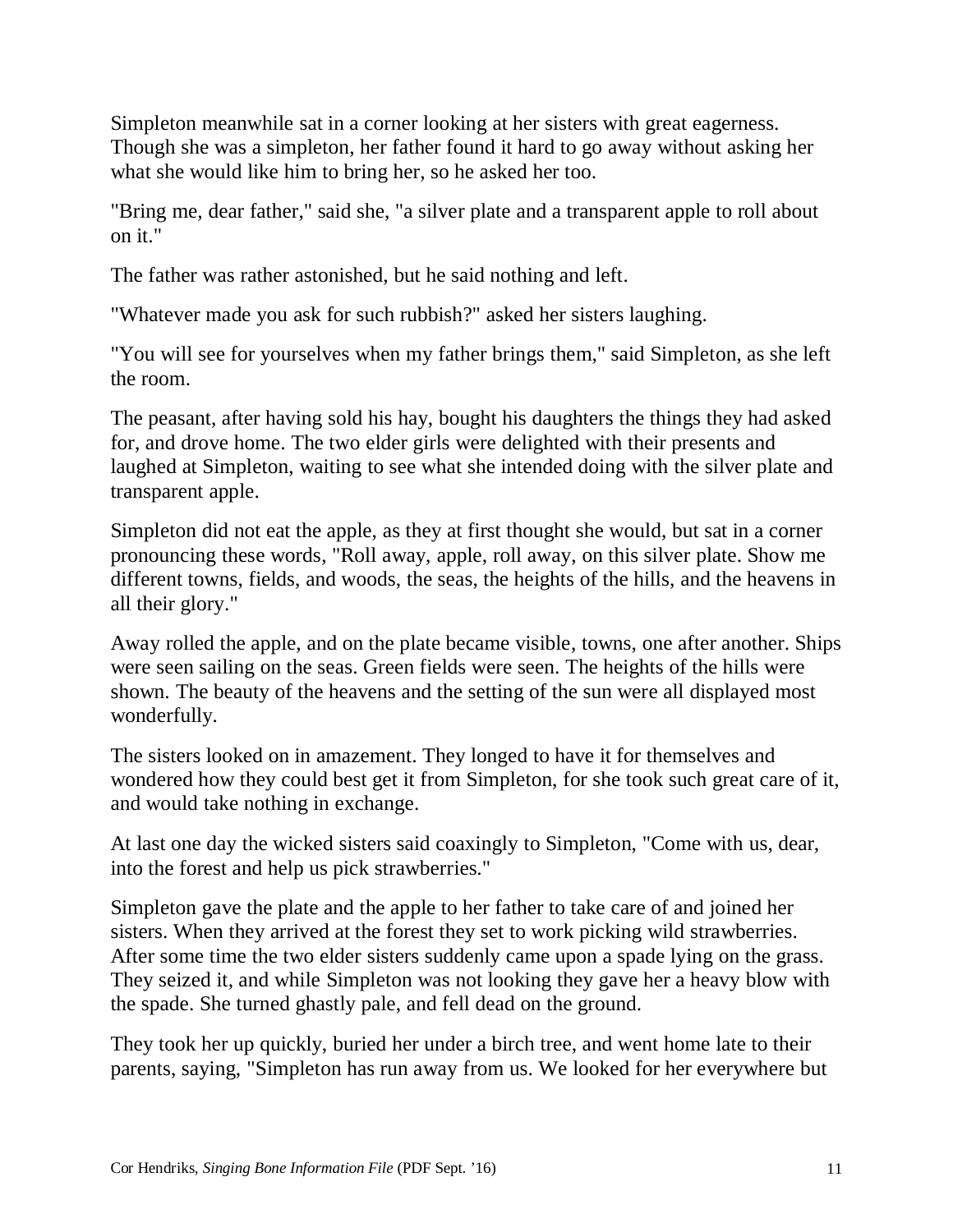cannot find her. She must have been eaten up by some wild beasts while we were not looking."

The father, who really had a little love for the girl, became very sad, and actually cried. He took the plate and apple and locked them both up carefully in a glass case. The sisters also cried very much and pretended to be very sorry, though the real reason was that they found out that they were not likely to have the transparent apple and plate after all, but would have to do all the hard work themselves.

One day a shepherd, who was minding a flock of sheep, happened to lose one, and went into the forest to look for it, when suddenly he came upon a hillock under a birch tree, round which grew a number of red and blue flowers, and among them a reed.

The young shepherd cut off the reed and made himself a pipe. But what was his astonishment when the moment he put the pipe to his mouth, it began to play by itself, saying, "Play, play, little pipe. Comfort my dear parents, and my sisters, who so cruelly misused me, killed me, and buried me for the sake of my silver plate and transparent apple."

The shepherd ran into the village greatly alarmed, and a crowd of people soon collected round him asking him what had happened. The shepherd again put the pipe to his mouth, and again the pipe began to play of itself.

"Who killed whom, and where, and how?" asked all the people together, crowding round.

"Good people," answered the shepherd, "I know no more than you do. All I know is that I lost one of my sheep and went in search of it, when I suddenly came upon a hillock under a birch tree with flowers round it, and among them was a reed, which I cut off and made into a pipe, and the moment I put the thing into my mouth it began to play of itself, and pronounce the words which you have just heard."

It so happened that Simpleton's father and sisters were among the crowd and heard what the shepherd said.

"Let me try your pipe," said the father, taking it and putting it into his mouth.

And immediately it began to repeat the words, "Play, play, little pipe. Comfort my dear parents, and my sisters, who misused, killed, and buried me for the sake of the silver plate and transparent apple."

The peasant made the shepherd take him to the hillock at once. When they got to it they began to dig open the hillock, where they found the dead body of the unfortunate girl. The father fell on his knees before it and tried to bring her back to life, but all in vain.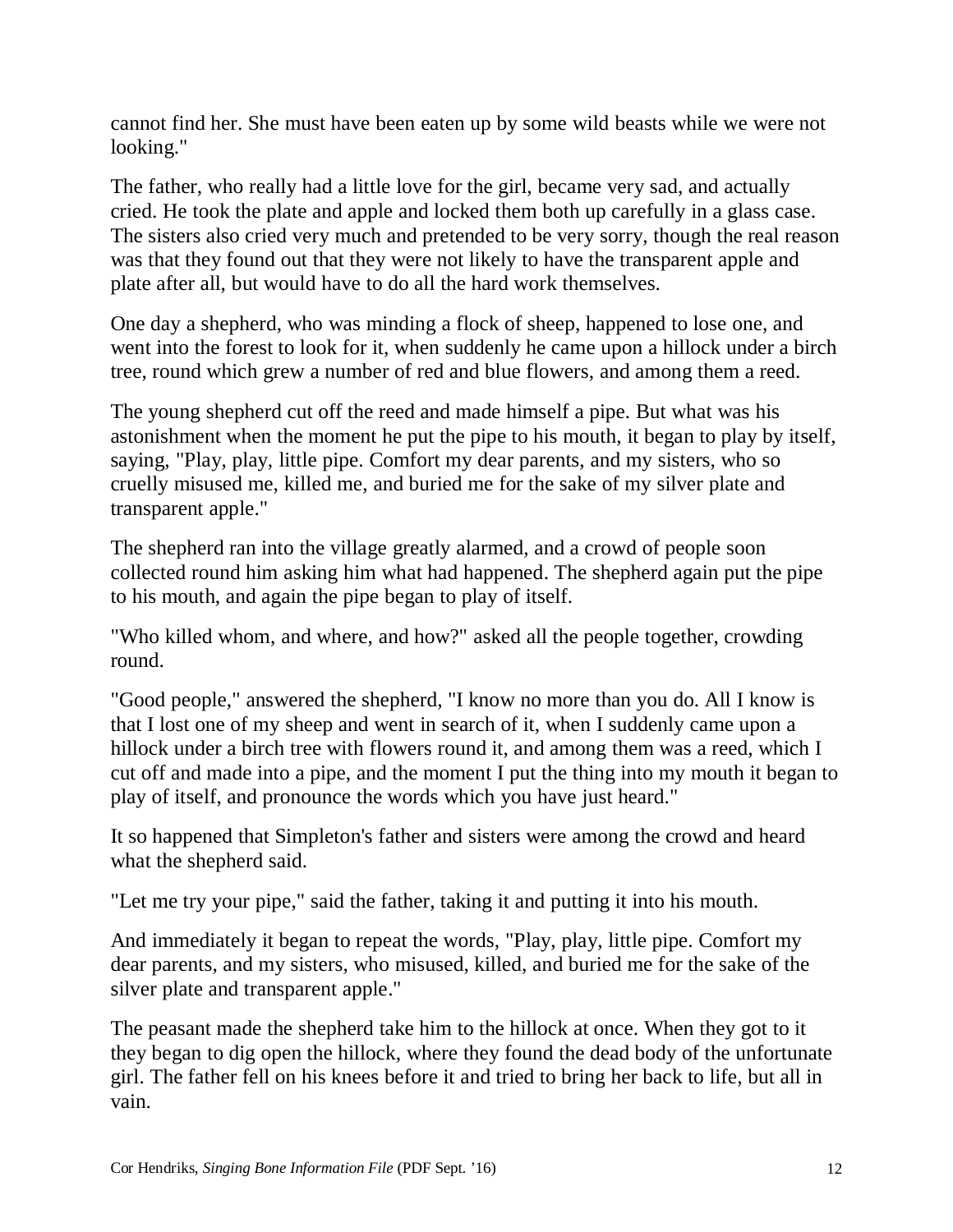The people again began asking who it was that killed and buried her, whereupon the pipe replied, "My sisters took me into the forest and slew me for the silver plate and transparent apple. If you want to wake me from this sound slumber, you must bring me the water of life from the royal fountain."

The two miserable sisters turned pale and wanted to run away, whereupon the people seized them, tied them together, and marched them off to a dark cell, where they locked them up until the king should pronounce judgement on them.

The peasant went to the palace and was brought before the king's son, and falling upon his knees before the prince, he related the whole story. Whereupon the king's son told him to take as much of the water of life from the royal fountain as he pleased. "When your daughter is well, bring her to me," continued the prince, "and also her evilminded sisters."

The peasant was delighted. He thanked the young prince and ran to the forest with the water of life. After he had sprinkled the body several times with the water, his daughter woke up and stood before him, prettier than ever. They embraced each other tenderly, while the people rejoiced and congratulated the happy man.

Next morning the peasant went with his three daughters to the palace and was brought before the king's son.

The young prince, when he beheld Simpleton, was greatly struck with her beauty and asked her at once to show him the silver plate and transparent apple.

"What would your highness like to see?" asked the girl, bringing forward her treasures. "Would you like to know whether your kingdom is in good order, or if your ships are sailing, or whether there is any curious comet in the heavens?"

"Anything you like, sweet maiden."

Away rolled the apple round about the plate, on which became visible soldiers of different arms, with muskets and flags, drawn up in battle array. The apple rolled on, and waves rose, and ships were seen sailing about like swans, while flags waved in the air. On rolled the apple, and on the plate the glory of the heavens was displayed. The sun, moon, and stars, and various comets were seen.

The king's son was greatly astonished and offered to buy the plate and apple, but Simpleton fell on her knees before him, exclaiming, "Take my silver plate and my apple. I want no money and no gifts for them, if you will only promise to forgive my sisters."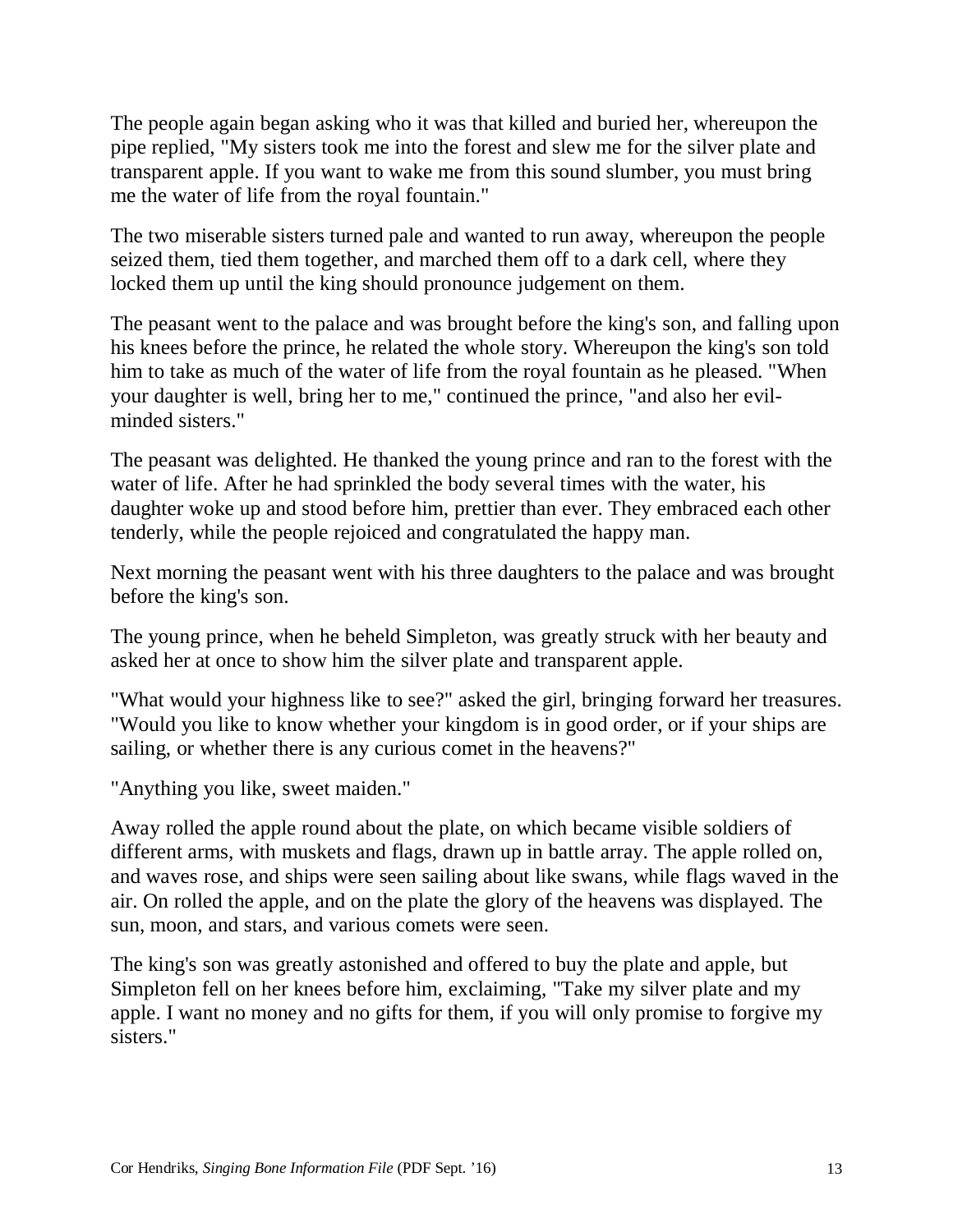The young prince was so moved by her pretty face and her tears that he at once forgave the two wicked girls. Simpleton was so overjoyed that she threw her arms round their necks and tenderly embraced them.

The king's son took Simpleton by the hand and said, "Sweet maiden, I am so struck by the great kindness you have shown your sisters after their cruel treatment of you, that I have decided (provided you agree to it) to have you for my wife, and you shall be known henceforth as the *Benevolent Queen.*"

"Your highness does me great honor," said Simpleton, blushing. "But it lies in my parents' hand. If they do not object, I will marry you."

It is needless to say that neither parent objected, but gave their consent and blessing.

"I have one more request to ask your highness," said Simpleton, "and that is to let my parents and sisters live with us in the palace."

The young prince made no objection whatever to this proposal (though most probably he felt sorry for it afterwards; however, the story does not say anything about that). The sisters threw themselves at Simpleton's feet, exclaiming that they did not deserve such kindness after all that they had said and done to her.

Next day the marriage was celebrated, and crowds of people ran about everywhere crying out, "Long live our king and queen!"

From that day *Simpleton* was no more, but the BENEVOLENT QUEEN reigned in her stead.

- Source: Edith M. S. Hodgetts, *Tales and Legends from the Land of the Tzar: Collection of Russian Stories*, 2nd edition (London: Griffith Farran and Company, 1891), pp. 14-20.
- Hodgetts, who was born and raised in Russia, does not give a specific source for this tale. In her introduction she states, with reference to her sources, "Some of these tales were dictated in the original Russian at school, others were related to me by my nurse and other servants of my father's household, while some are translations which I have made from various collections of Russian stories current among the people. (p. vii)

## **10. Little Anklebone**

#### **Pakistan**

Once upon a time there was a little boy who lost his parents; so he went to live with his auntie, and she set him to herd sheep. All day long the little fellow wandered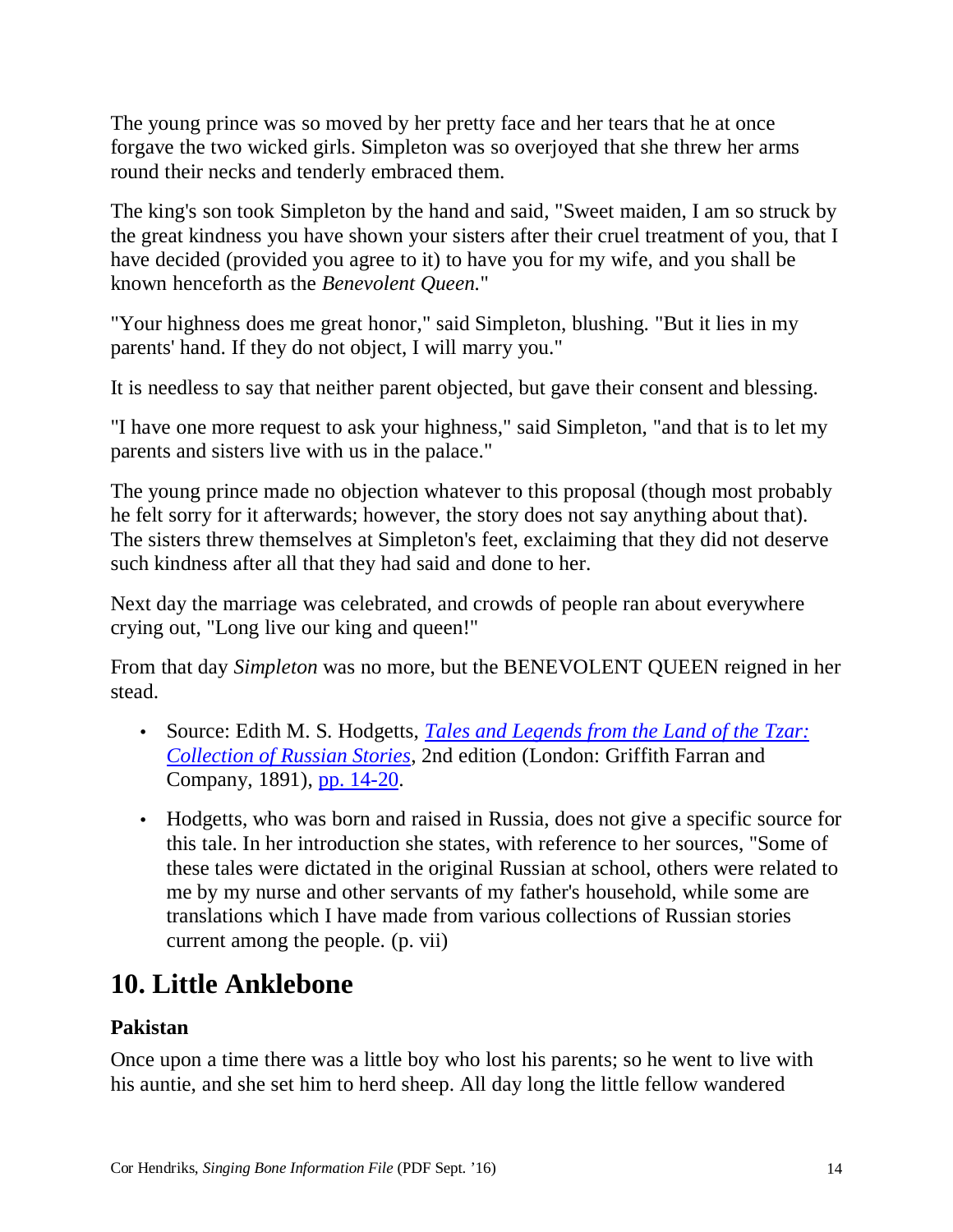barefoot through the pathless plain, tending his flock, playing his tiny shepherd's pipe from morn till eve.

But one day came a great big wolf, and looked hungrily at the small shepherd and his fat sheep, saying, "Little boy! shall I eat you, or your sheep?"

Then the little boy answered politely, "I don't know Mr. Wolf; I must ask my auntie."

So all day long he piped away on his tiny pipe, and in the evening, when he brought the flock home, he went to his auntie and said, "Auntie dear, a great big wolf asked me today if he should eat me, or your sheep. Which shall it be?"

Then his auntie looked at the wee little shepherd, and at the fat flock, and said sharply, "Which shall it be? Why, you, of course!"

So next morning the little boy drove his flock out into the pathless plain, and blew away cheerfully on his shepherd's pipe until the great big wolf appeared. Then he laid aside his pipe, and, going up to the savage beast, said, "Oh, if you please, Mr. Wolf, I asked my auntie, and she says you are to eat me."

Now the wolf, savage as wolves always are, could not help having just a spark of pity for the tiny barefoot shepherd who played his pipe so sweetly, therefore he said kindly, "Could I do anything for you, little boy, after I've eaten you?"

"Thank you!" returned the tiny shepherd. "If you would be so kind, after you've picked the bones, as to thread my ankle-bone on a string and hang it on the tree that weeps over the pond yonder, I shall be much obliged."

So the wolf ate the little shepherd, picked the bones, and afterwards hung the anklebone by a string to the branches of the tree, where it danced and swung in the sunlight.

Now, one day, three robbers, who had just robbed a palace, happening to pass that way, sat down under the tree and began to divide the spoil. Just as they had arranged all the golden dishes and precious jewels and costly stuffs into three heaps, a jackal howled. Now you must know that thieves always use the jackal's cry as a note of warning, so that when at the very same moment Little Anklebone's thread snapped, and he fell plump on the head of the chief robber, the man imagined some one had thrown a pebble at him, and, shouting "Run! run! We are discovered!" he bolted away as hard as he could, followed by his companions, leaving all the treasure behind them.

"Now," said Little Anklebone to himself, "I shall lead a fine life!"

So he gathered the treasure together, and sat under the tree that drooped over the pond, and played so sweetly on a new shepherd's pipe, that all the beasts of the forest, and the birds of the air, and the fishes of the pond came to listen to him. Then Little Anklebone put marble basins round the pond for the animals to drink out of, and in the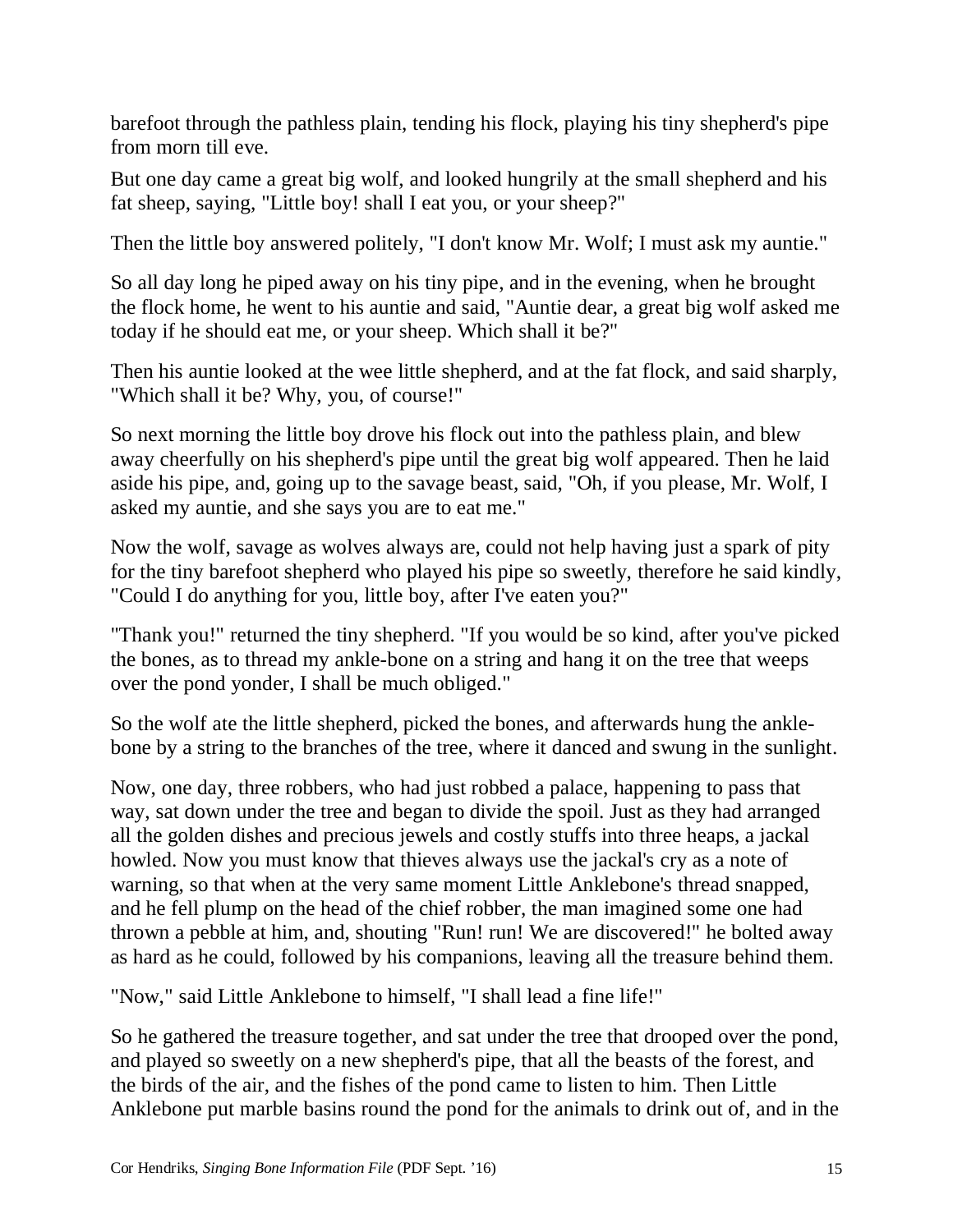evening the does, and the tigresses, and the she-wolves gathered round him to be milked, and when he had drank his fill he milked the rest into the pond, till at last it became a pond of milk. And Little Anklebone sat by the milken pond and piped away on his shepherd's pipe.

Now, one day, an old woman, passing by with her jar for water, heard the sweet strains of Little Anklebone's pipe, and following the sound, came upon the pond of milk, and saw the animals, and the birds, and the fishes, listening to the music. She was wonderstruck, especially when Little Anklebone, from his seat under the tree, called out, "Fill your jar, mother! All drink who come hither!"

Then the old woman filled her jar with milk, and went on her way rejoicing at her good fortune. But as she journeyed she met with the king of that country, who, having been a-hunting, had lost his way in the pathless plain.

"Give me a drink of water, good mother," he cried, seeing the jar; "I am half dead with thirst!"

"It is milk, my son," replied the old woman; "I got it yonder from a milken pond."

Then she told the king of the wonders she had seen, so that he resolved to have a peep at them himself. And when he saw the milken pond, and all the animals and birds and fishes gathered round, while Little Anklebone played ever so sweetly on his shepherd's pipe, he said "I must have the tiny piper, if I die for it!"

No sooner did Little Anklebone hear these words than he set off at a run, and the king after him. Never was there such a chase before or since, for Little Anklebone hid himself amid the thickest briars and thorns, and the king was so determined to have the tiny piper, that he did not care for scratches. At last the king was successful, but no sooner did he take hold of Little Anklebone than it began to thunder and lighten horribly, whilst the little piper himself began to sing these words:

Oh why do you thunder and lighten, dark heavens?

Your noise is as nothing to what will arise,

When the does that are waiting in vain for the milking,

Find poor Little Anklebone reft from their eyes!

Whereupon the King, seeing that it really was nothing but an ankle-bone after all, let it go.

So the little piper went back to his seat under the tree by the pond, and there he sits still, and plays his shepherd's pipe, while all the beasts of the forest, and birds of the air, and fishes of the pond, gather round and listen to his music. And sometimes, people wandering through the pathless plain hear the pipe, and then they say, "That is Little Anklebone, who was eaten by a wolf ages ago!"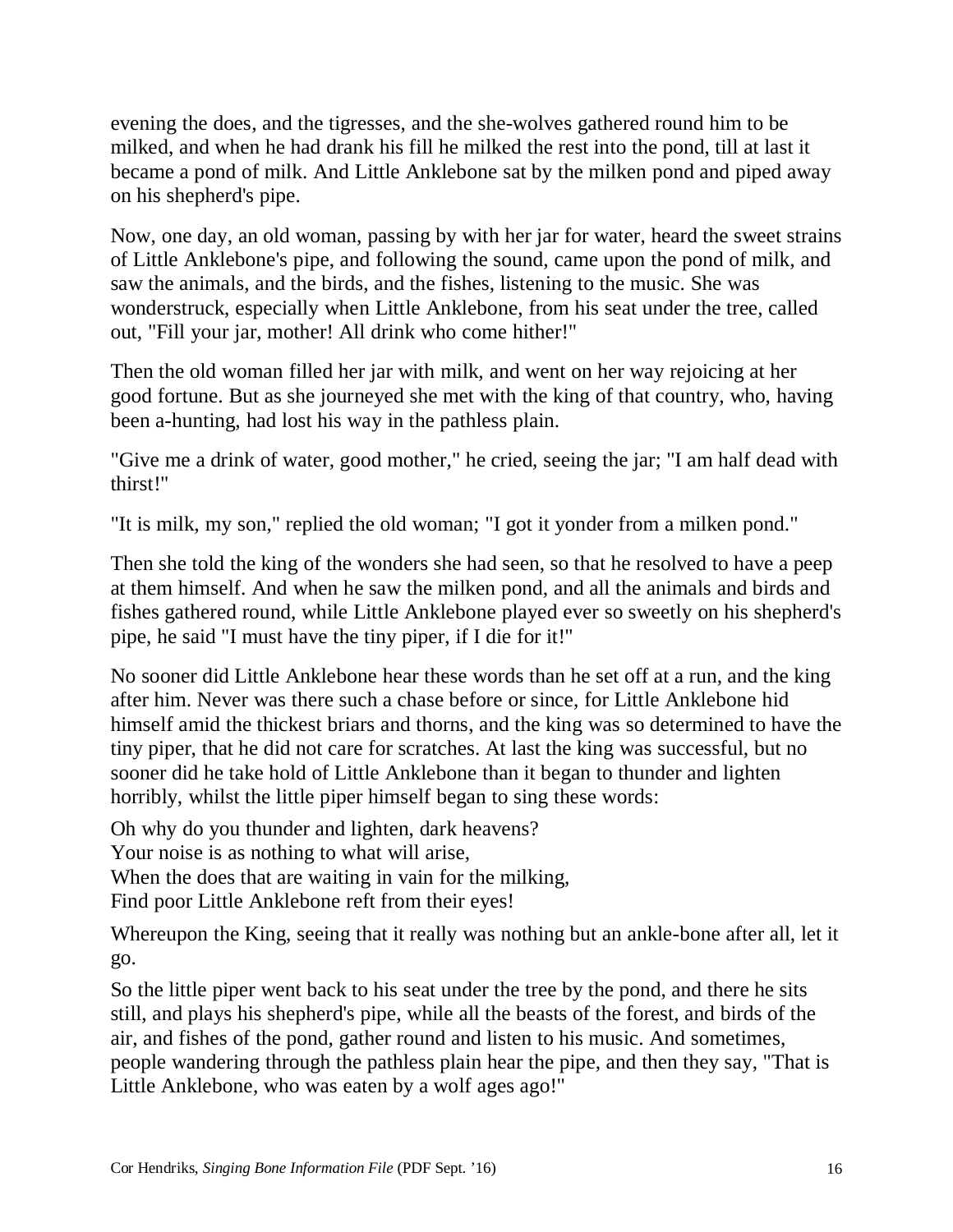- Source: F. A. Steel and R. C. Temple, *Wide-Awake Stories: A Collection of Tales Told by Little Children, Between Sunset and Sunrise, in the Panjab and Kashmir*, (Bombay: Education Society's Press; London: Trübner and Company, 1884), pp. 127-31.
- Steel's and Temple's source: a small boy from the wilds of the Gujranwala District in Punjab, Pakistan (pp. 362-63).

# **11. The Magic Fiddle**

#### **India**

Once upon a time there lived seven brothers and a sister. The brothers were married, but their wives did not do the cooking for the family. It was done by their sister, who stopped at home to cook. The wives for this reason bore their sister-in-law much ill will, and at length they combined together to oust her from the office of cook and general provider, so that one of themselves might obtain it. They said, "She does not go out to the fields to work, but remains quietly at home, and yet she has not the meals ready at the proper time." They then called upon their bonga, and vowing vows unto him they secured his goodwill and assistance; then they said to the bonga, "At midday, when our sister-in-law goes to bring water, cause it thus to happen, that on seeing her pitcher, the water shall vanish, and again slowly reappear. In this way she will be delayed. Let the water not flow into her pitcher, and you may keep the maiden as your own."

At noon when she went to bring water, it suddenly dried up before her, and she began to weep. Then after a while the water began slowly to rise. When it reached her ankles she tried to fill her pitcher, but it would not go under the water. Being frightened she began to wail and cry to her brother:

Oh! my brother, the water reaches to my ankles, Still, Oh! my brother, the pitcher will not dip.

The water continued to rise until it reached her knee, when she began to wail again:

Oh! my brother, the water reaches to my knee, Still, Oh! my brother, the pitcher will not dip.

The water continued to rise, and when it reached her waist, she cried again:

Oh! my brother, the water reaches to my waist, Still, Oh! my brother, the pitcher will not dip.

The water still rose, and when it reached her neck she kept on crying:

Oh! my brother, the water reaches to my neck, Still, Oh! my brother, the pitcher will not dip.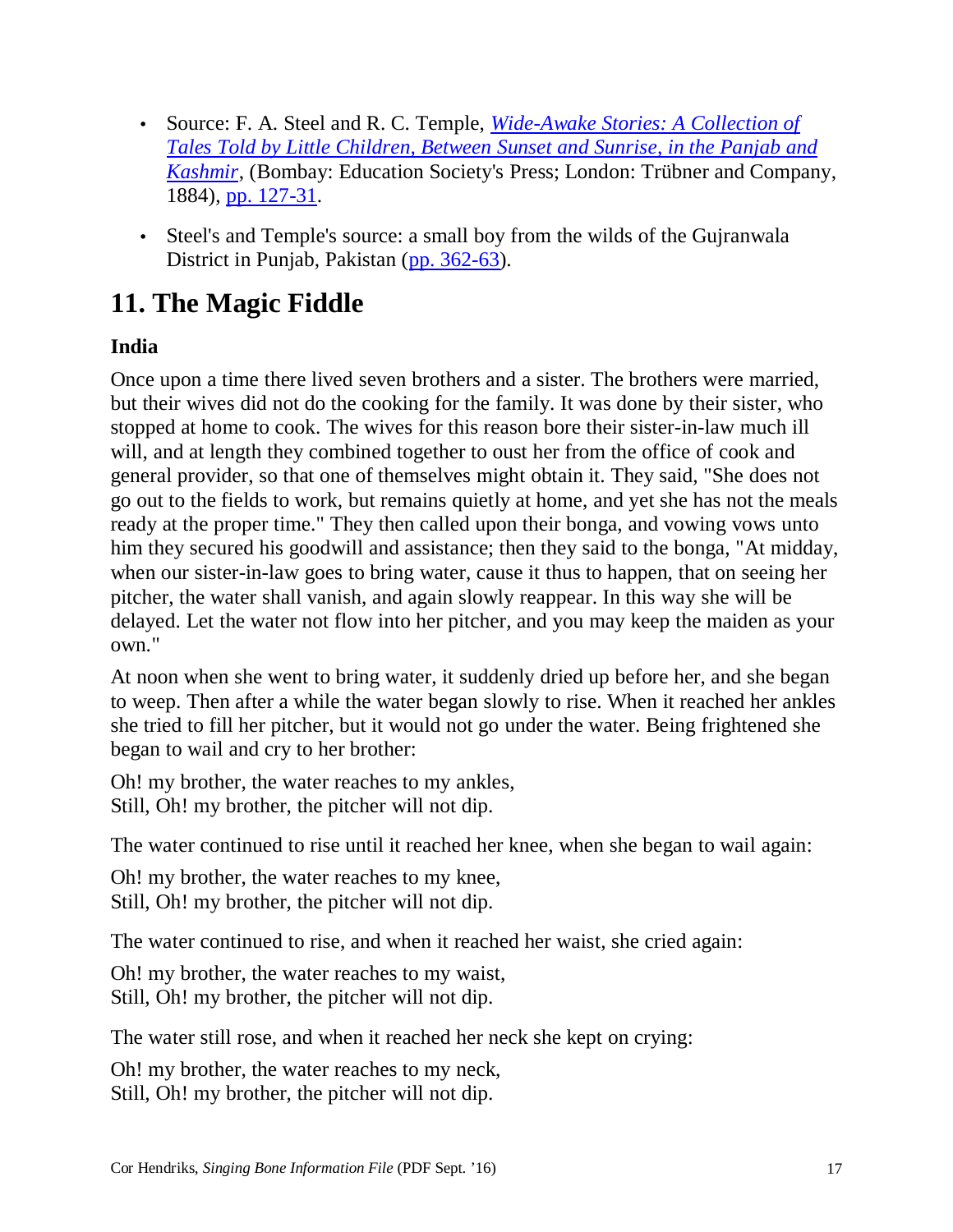At length the water became so deep that she felt herself drowning, then she cried aloud:

Oh! my brother, the water measures a man's height, Oh! my brother, the pitcher begins to fill.

The pitcher filled with water, and along with it she sank and was drowned. The bonga then transformed her into a bonga like himself, and carried her off.

After a time she reappeared as a bamboo growing on the embankment of the tank in which she had been drowned. When the bamboo had grown to an immense size, a jogi, who was in the habit of passing that way, seeing it, said to himself, "This will make a splendid fiddle."

So one day he brought an ax to cut it down; but when he was about to begin, the bamboo called out, "Do not cut at the root, cut higher up." When he lifted his ax to cut high up the stem, the bamboo cried out, "Do not cut near the top, cut at the root." When the jogi again prepared himself to cut at the root as requested, the bamboo said, "Do not cut at the root, cut higher up;" and when he was about to cut higher up, it again called out to him, "Do not cut high up, cut at the root." The jogi by this time felt sure that a bonga was trying to frighten him, so becoming angry he cut down the bamboo at the root, and taking it away made a fiddle out of it. The instrument had a superior tone and delighted all who heard it. The jogi carried it with him when he went a begging, and through the influence of its sweet music he returned home every evening with a full wallet.

He now and then visited, when on his rounds, the house of the bonga girl's brothers, and the strains of the fiddle affected them greatly. Some of them were moved even to tears, for the fiddle seemed to wail as one in bitter anguish. The elder brother wished to purchase it, and offered to support the jogi for a whole year if he would consent to part with his wonderful instrument. The jogi, however, knew its value, and refused to sell it.

It so happened that the jogi some time after went to the house of a village chief, and after playing a tune or two on his fiddle asked for something to eat. They offered to buy his fiddle and promised a high price for it, but he refused to sell it, as his fiddle brought to him his means of livelihood. When they saw that he was not to be prevailed upon, they gave him food and a plentiful supply of liquor. Of the latter he drank so freely that he presently became intoxicated. While he was in this condition, they took away his fiddle, and substituted their own old one for it. When the jogi recovered, he missed his instrument, and suspecting that it had been stolen asked them to return it to him. They denied having taken it, so he had to depart, leaving his fiddle behind him. The chief's son, being a musician, used to play on the jogi's fiddle, and in his hands the music it gave forth delighted the ears of all who heard it.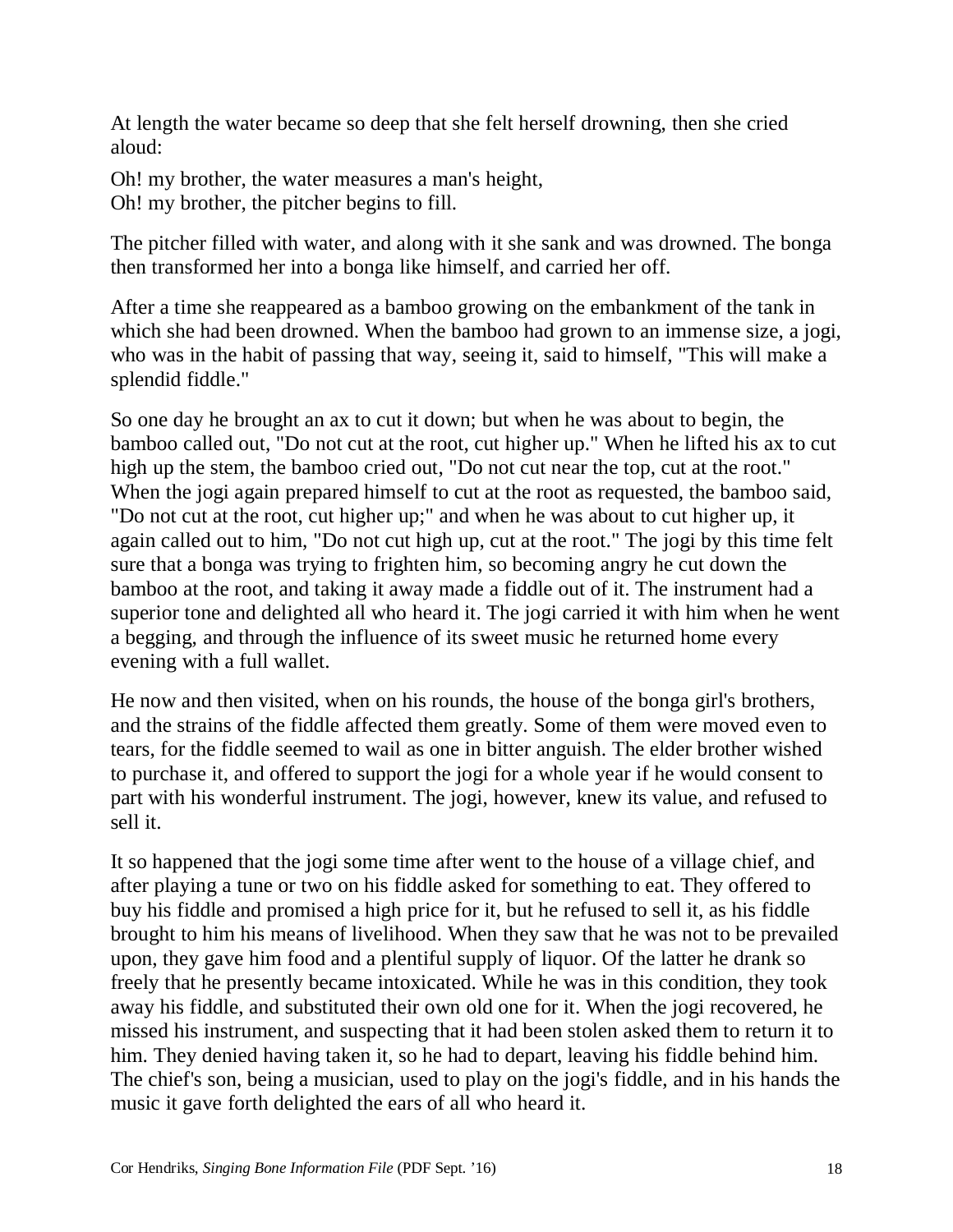When all the household were absent at their labors in the fields, the bonga girl used to come out of the bamboo fiddle, and prepared the family meal. Having eaten her own share, she placed that of the chief's son under his bed, and covering it up to keep off the dust, reentered the fiddle. This happening every day, the other members of the household thought that some girl friend of theirs was in this manner showing her interest in the young man, so they did not trouble themselves to find out how it came about. The young chief, however, was determined to watch, and see which of his girl friends was so attentive to his comfort. He said in his own mind, "I will catch her today, and give her a sound beating; she is causing me to be ashamed before the others." So saying, he hid himself in a corner in a pile of firewood. In a short time the girl came out of the bamboo fiddle, and began to dress her hair. Having completed her toilet, she cooked the meal of rice as usual, and having eaten some herself, she placed the young man's portion under his bed, as before, and was about to enter the fiddle again, when he, running out from his hiding place, caught her in his arms. The bonga girl exclaimed, "Fie! Fie! You may be a dom, or you may be a hadi of some other caste with whom I cannot marry."

He said, "No. But from today, you and I are one." So they began lovingly to hold converse with each other. When the others returned home in the evening, they saw that she was both a human being and a bonga, and they rejoiced exceedingly.

Now in course of time the bonga girl's family became very poor, and her brothers on one occasion came to the chief's house on a visit. The bonga girl recognized them at once, but they did not know who she was. She brought them water on their arrival, and afterwards set cooked rice before them. Then sitting down near them, she began in wailing tones to upbraid them on account of the treatment she had been subjected to by their wives. She related all that had befallen her, and wound up by saying, "You must have known it all, and yet you did not interfere to save me." And that was all the revenge she took.

- Source: Joseph Jacobs, *Indian Fairy Tales* (London: David Nutt, 1892), no. 6, pp. 40-45.
- Jacobs' source: A. Campbell, *Santal Folk-Tales (Pokhuria: Santal Mission Press, 1891), pp. 52-56.*

Revised November 1, 2014.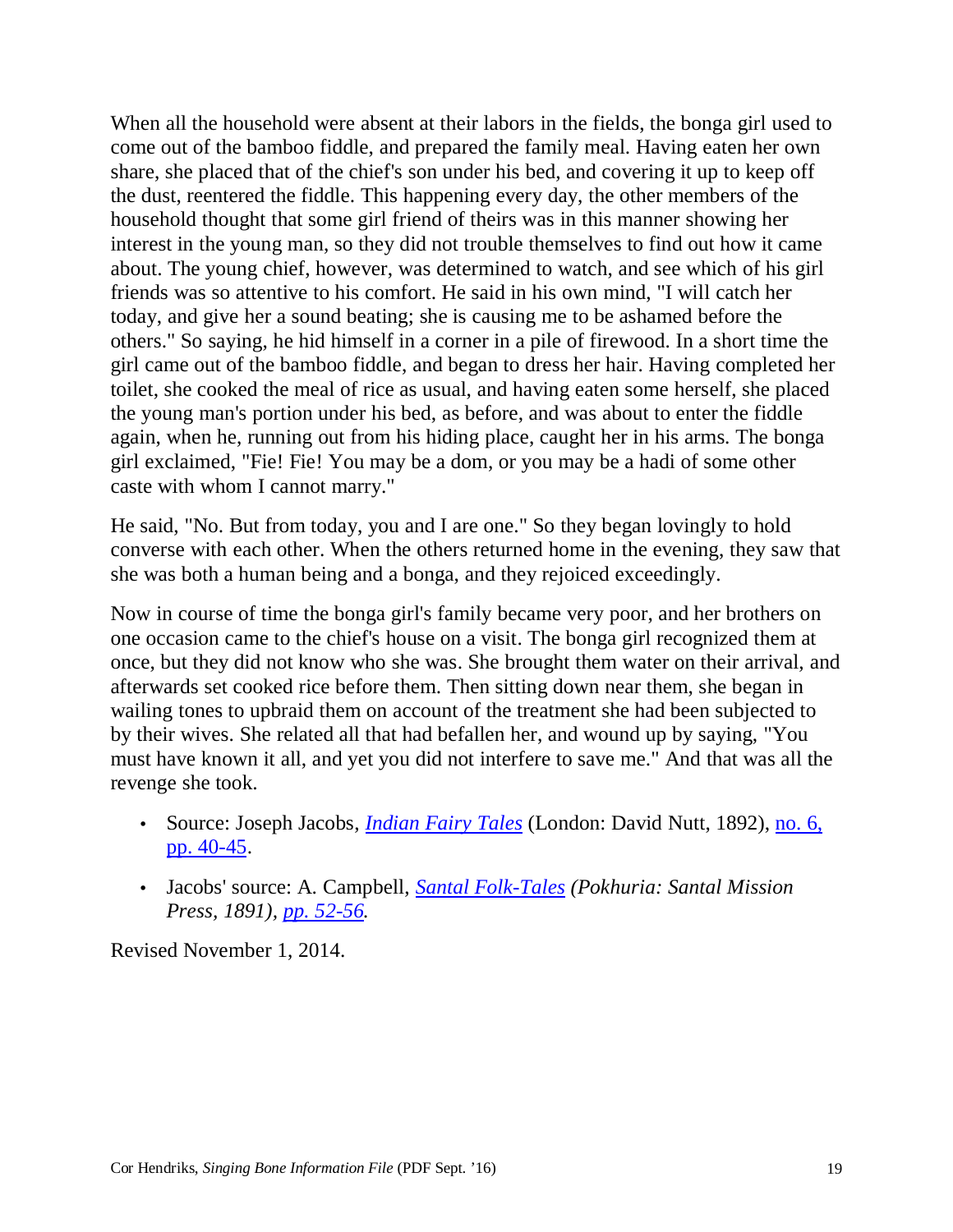# The Singing Bone

From Wikipedia, the free encyclopedia

"**The Singing Bone**" is a German fairy tale collected by the Brothers Grimm, tale number 28.[1] It is Aarne-Thompson type 780.<sup>[2]</sup>

## Synopsis

A boar lays waste to a country, and two brothers set out to kill it. The younger meets a dwarf who gives him a spear, and with it, he kills the boar. Carrying the body off, the man meets his older brother, who had joined with others to drink until he felt brave. The older brother lures him in, gives him drink, and learns of the younger brother's adventure. They then set out to deliver the body to the king, but on passing a bridge, the older kills the younger and buries his body beneath it. He takes the boar himself to the king and marries the king's daughter.

One day a shepherd sees a bone under the bridge and uses it to make a mouthpiece for a horn, which begins to sing on its own. The shepherd takes this marvel to the king. On hearing the song, which tells the tale of the murder, the king has the younger brother's skeleton dug up. The older brother cannot deny murdering him and is executed. The younger brother's bones are buried in a beautiful graveyard.<sup>[3]</sup>

## Variations and adaptations

This tale is also found in ballad form, in "The Twa Sisters", wherein the siblings are sisters instead of brothers.[4] Beth Hahn's literary suspense novel, *The Singing Bone* (2016), is loosely based on "The Twa Sisters".[5] The cantata *Das Klagende Lied* by the Austrian composer Gustav Mahler is based partly upon this tale.

## References

- 1. *Grimm, Jacob and Wilheim. "28: The Singing Bone". Household Tales. SurLaLune Fairy Tales.*
- 2. *Ashliman, D.L. "The Singing Bone and other tales of Aarne-Thompson type 780". SurLaLune Fairy Tales.*
- 3. *Grimm, Jacob and Wilhelm. "28: The Singing Bone". SurLaLune Fairy Tales. Retrieved September 2, 2002.*
- *4. Thompson, Stith (1977). The Folktale. Berkeley, Los Angeles, London: University of California Press. p. 136.*
- 5. *Hahn, Beth (March 1, 2016). The Singing Bone (1st; Hardcover ed.). Regan Arts. ISBN 9781942872566.*

This page was last modified on 24 August 2016, at 15:47.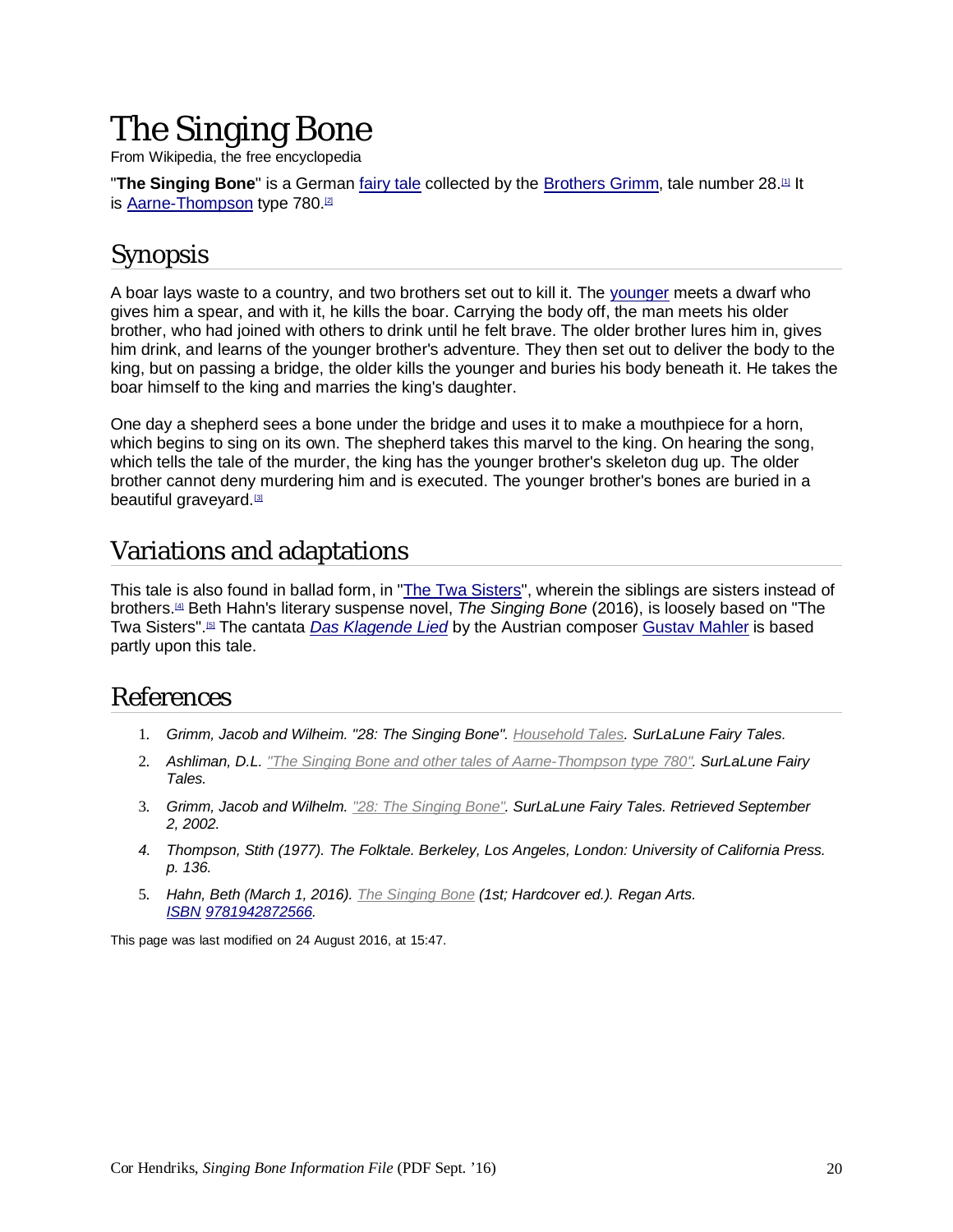### **Twa Sisters, The [Child 10]**

**DESCRIPTION:** A knight woos two (three) sisters, choosing the younger. The older drowns the younger. Her body is recovered and made into an instrument by a passing miller/musician. As the knight prepares to wed the older sister, the instrument sings out the truth. **AUTHOR:** unknown **EARLIEST DATE:** 1656 (broadside) **KEYWORDS:** courting homicide music minstrel sister drowning **FOUND IN:** Britain(Scotland(Aber),England(All)) US(Ap,MA,MW,NE,SE,So,SW) Canada(Newf) West Indies(Jamaica) **REFERENCES (70 citations):** *Child 10, "The Twa Sisters" (25 texts, 3 tunes) {Bronson's #79, #12, #14} Bronson 10, "The Twa Sisters" (97 versions plus 6 in addenda) Chambers Ballads, pp. 265-267, "The Twa Sisters" (1 text) Bell-Combined, pp. 206-210, "The Cruel Sister" (1 text) Gordon Brown Rieuwerts, pp. 200-205. "The twa Sisters/The Cruel Sister" (2 parallel texts plus a photo of the badly-transcribed tune; also two reconstructed tunes on p. 290) Greig Duncan 2 213, "Binorie" (19 texts, 17 tunes) {B=Bronsons's #4, E=#21, G=#16?, H=#6, I=#13, J=#5?, K=#8?, L=#11, M=#9, N=#10, P=#17, Q=#18, O=#19} Lyle-Crawfurd2 106, "The Bows o London"; Lyle-Crawfurd2 137, "The Bows of London" (2 texts) Glenbuchat Ballads, pp. 29-31, "Hey a Rose Malindey" (1 text) Stokoe/Reay, pp. 8-9, "Binnorie; or, The Cruel Sister" (1 text, 1 tune) {Bronson's #7} Broadwood/Maitland, pp. 118-119, "The Barkshire Tragedy" (1 text, 1 tune) Barry Eckstorm Smyth pp. 40-46, "The Two Sisters" (5 texts plus 2 fragments, one from the same informant as one of the texts, 1 tune) {Bronson's #68} Belden, pp. 16-24, "The Twa Sisters" (6 texts, 3 tunes) {Bronson's #38, #46, #30} Randolph 4, "The Miller's Daughters" (8 texts, 5 tunes) {A=Bronson's #66, C=#32, E=#70, F=#94, G=#51} Randolph/Cohen, pp. 18-21, "The Miller's Daughters" (1 text, 1 tune -- Randolph's 4C) {Bronson's #32} Ritchie-Southern, p. 57, "Bow Your Bend to Me" (1 text, 1 tune) Moore-Southwest 6A, "The Twin Sisters"; 6B, "Two Sisters" (1 text plus 1 fragment, 2 tunes) Bronner-Eskin1 15, "Two Sisters" (1 text, 1 tune) Grimes, p. 48, "The Jealous Sister" (1 text) Gardner/Chickering 2, "The Two Sisters" (2 texts, 2 tunes, but the "B" text is "Peter and I Went Down the Lane") {A=Bronson's #22} Gray, pp. 75-77, "The Twa Sisters" (1 text, plus an excerpt from Child's "B" text to pad out the story) Flanders/Olney, pp. 209-210, "The Two Sisters" (1 text, 1 tune) Flanders-NewGreen, pp. 3-4, "The Two Sisters" (1 text, 1 tune) {Bronson's #54} Flanders-Ancient1, pp. 150-170, "The Twa Sisters" (5 English texts plus a fragment; also two variants of a Polish text plus tune and translation; 4 tunes for the English versions) {A=Bronson's #96, B=#54} ThompsonNewYork, pp. 393-394, "(The Twa Sisters)" (1 text, probably an excerpt) Davis-Ballads 5, "The Twa Sisters" (9 texts plus 2 fragments, 6 tunes entitled "The Old Lord of the North Country, or The Three Sisters," "The Old Woman of the North Countrie," "The Two Sisters, or Sister Kate, or The Miller annd the Mayor's Daughter," "The Two Sisters"; 2 more versions mentioned in Appendix A) {Bronson's #25, #71, #40, #55, #27, #39} Davis-More 6, pp. 35-50, "The Twa Sisters" (10 texts, 7 tunes) BrownII 4, "The Two Sisters" (3 texts plus 2 fragments) BrownSchinhanIV 4, "The Twa Sisters" (1 text plus 4 excerpts, 5 tunes) Morris, #147, "The Twa Sisters" (3 texts, 2 tunes) {Bronson's #87, #88} Chappell-FSRA 3, "The Two Sisters" (1 short text) JonesLunsford, p. 201, "Old Man in the North Country (The Two Sisters)" (1 text, 1 tune) {same*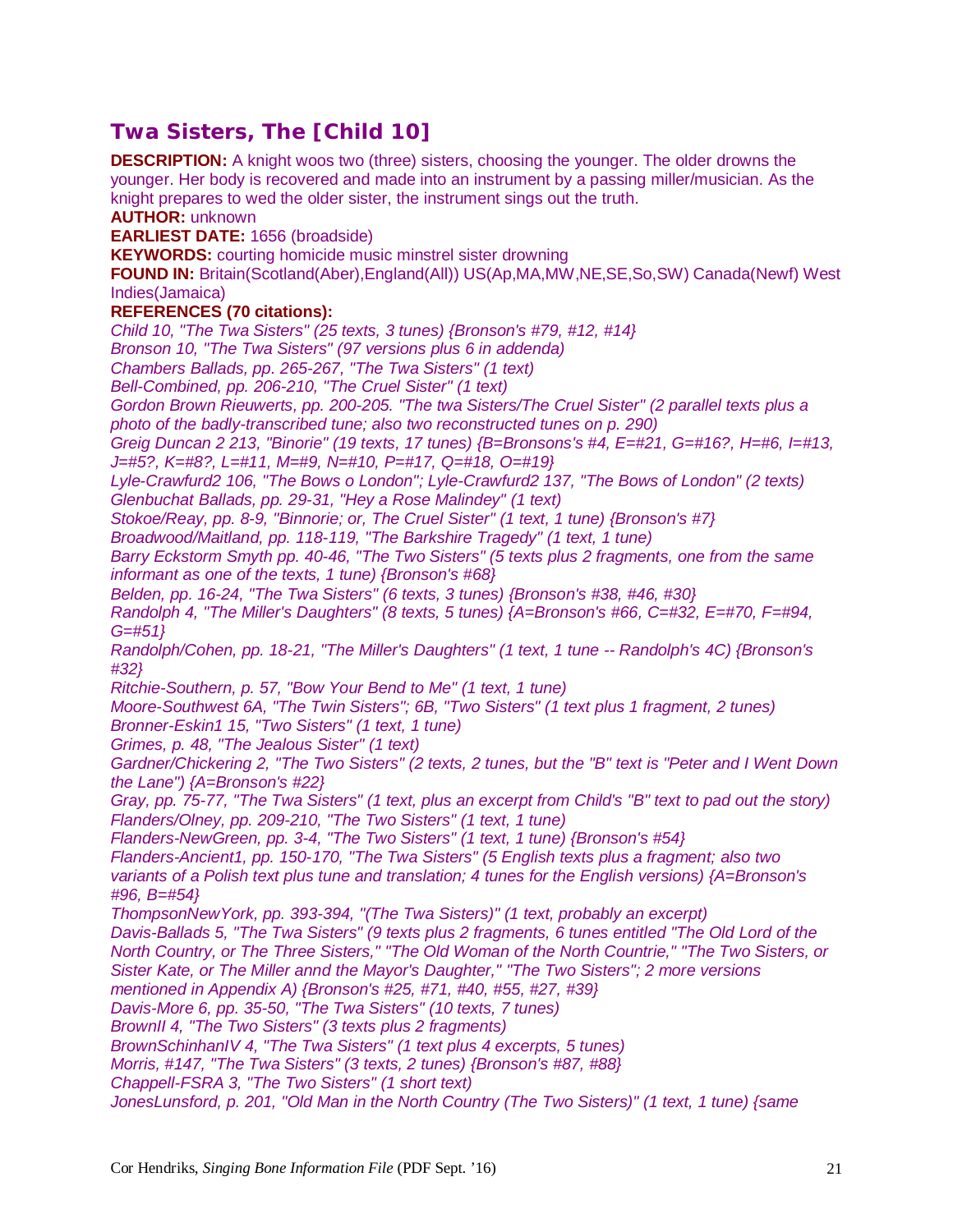*source as Bronson's #23, but the transcription is different} Hudson 3, p. 68, "The Two Sisters" (1 text) HudsonTunes 25, "The Two Sisters" (1 fragment, 1 tune) {Bronson's #76} Scarborough-SongCatcher, pp. 164-165, "The Twa Sisters" (1 text, locally titled "The Two Sisters") Eddy 4, "The Twa Sisters" (1 short text, 1 tune) {Bronson's #78} Stout 1, pp. 1-2, "The Twa Sisters" (1 text) Brewster 6, "The Two Sisters" (4 texts plus a fragment, 1 tune) {Bronson's #44} Carey-MarylandFolkLegends, pp. 93-94, "Balance Unto Me"; p. 95, "Bow Down" (2 texts) Greenleaf/Mansfield 3, "The Twa Sisters" (1 text) Peacock, pp. 179-180, "The Bonny Busk of London" (1 text, 1 tune) Leach, pp. 74-78, "The Twa Sisters" (3 texts) Leach-Heritage, pp. 11-13, "The Two Sisters" (1 text) McNeil-SFB2, pp. 150-156, "The Two Sisters"; "The Two Sisters (Wind and Rain) (2 texts, 2 tunes) OBB 23, "Binnorie" (1 text) Warner 98, "The Two Sisters That Loved One Man" (1 text, 1 tune) Hubbard, #2, "The Two Sisters" (1 text) Niles 7, "The Twa Sisters" (3 texts, 3 tunes) Gummere, pp. 171-173+343, "The Twa Sisters" (1 text) SharpAp 5 "The Two Sisters" (14 texts, 14 tunes) {Bronson's #91, #55, #27, #39, #74, #73, #50, #34, #45, #63, #59, #47, #65, #41} Sharp/Karpeles-80E 6, "The Two Sisters" (1 text, 1 tune -- a composite text) {Bronson's #45} Wells, pp. 149-150, "The Two Sisters" (1 text, 1 tune) Lomax-FSNA 90, "The Two Sisters" (1 text, 1 tune) {Bronson's #67} Hodgart, p. 32, "The Twa Sisters" (1 text) DBuchan 3, "The Twa Sisters" (1 text, 1 tune in appendix) {Bronson's #79} JHCox 3, "The Twa Sisters" (3 texts, 1 tune) {Bronson's #43} JHCoxIIA, #2A-B, pp. 10-13, "There Was an Old Farmer," "All Bow Down" (2 texts, 1 tune) {Bronson's #69} Ord, pp. 430-432, "The Bonnie Mill-Dams o' Binnorie"; pp. 459-460, "Hey the Rose and the Lindsay, O" (2 texts, 1 tune) MacSeegTrav 3, "The Twa Sisters" (1 text plus two variant verses, 1 tune) TBB 9, "The Twa Sisters" (1 text) HarvClass-EP1, pp. 54-56, "The Twa Sisters" (1 text) Abrahams/Foss, pp. 20-24, "The Two Sisters"; "The Two Sisters (The Wind and Rain)" (2 texts, 2 tunes) LPound-ABS, 4, pp. 11-12, "The Two Sisters"; pp. 12-13, "The Old Man in the North Countree" (2 texts) Whitelaw-Ballads, pp. 260-261, "The Cruel Sister" (1 text) Jekyll 3, "King Daniel" (1 text, 1 tune) Darling-NAS, pp. 56-59, "The Two Sisters"; "Rollin' a-Rollin'"; "Wind and Rain" (3 texts) Silber-FSWB, p. 224, "The Two Sisters" (1 text) DT 10, BINNORI\* TWOSIS\* TWOSIS5\* WINDRAIN\* SWANSWIM\* TWOSIS8 TWOSIS9 TWOSI10 TWOSS11 ADDITIONAL: Emily Lyle, \_Fairies and Folk: Approaches to the Scottish Ballad Tradition\_, Wissenschaflicher Verlag Trier, 2007, p. 220, [no title] (1 tune, previously unpublished, for Child's "Q" text) Tristram P. Coffin and Hennig Cohen, \_Folklore in America: Tales, Songs, Superstitions, Proverbs, Riddles, Games, Folk Drama and Folk Festivals\_, Doubleday, 1966, pp. 49-50, "The Two Sisters" (1 text, 1 tune) Walter de la Mare, \_Come Hither\_, revised edition, 1928; #427, "The Twa Sisters" (1 text)* Roud #8 **RECORDINGS:** *Horton Barker, "The Two Sisters" (AAFS 33); "Bow and Balance" (on Barker01) {Bronson's #67}*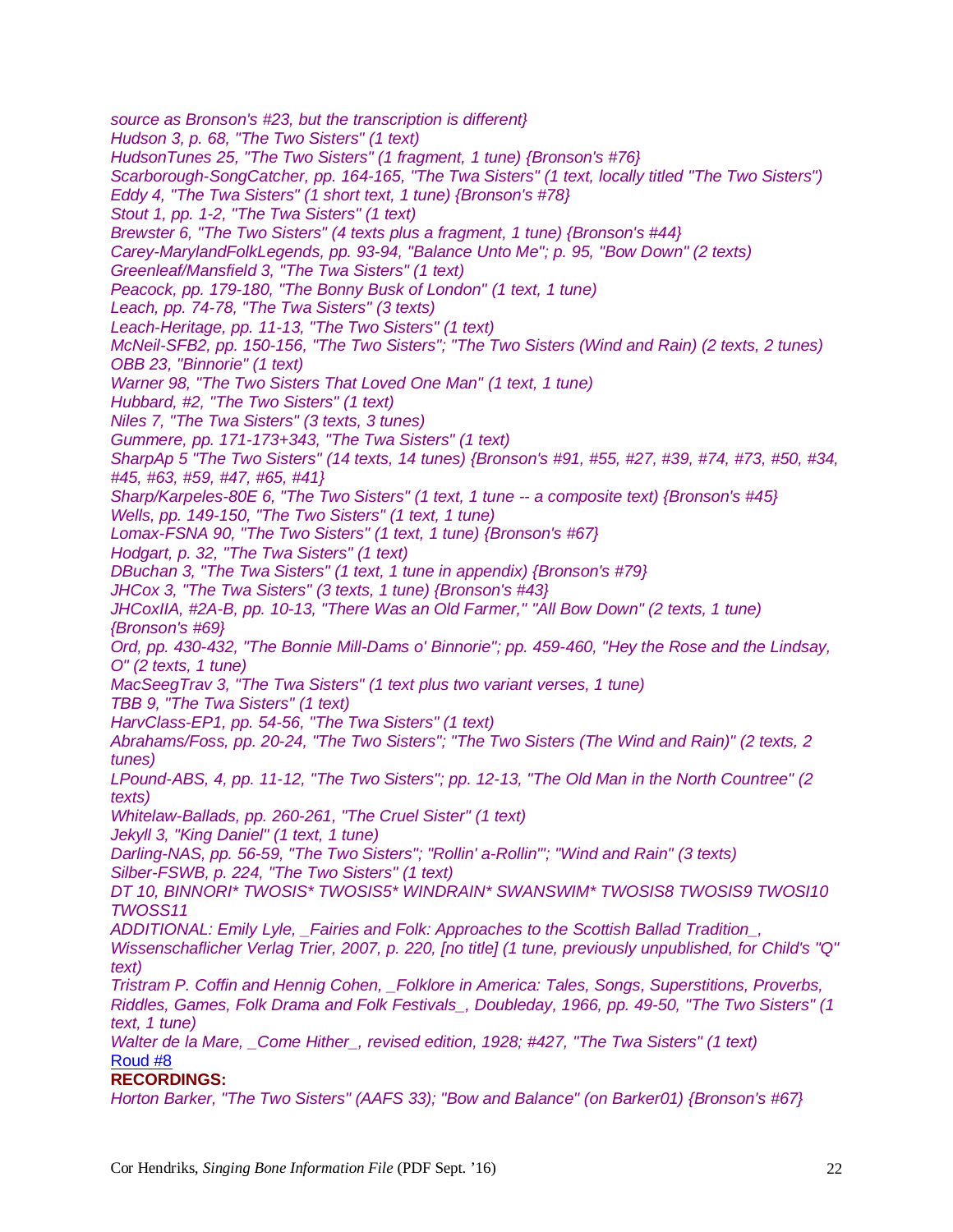*Anita Best and Pamela Morgan, "The Two Sisters" (on NFABestPMorgan01) Loman D. Cansler, "The Two Sisters" (on Cansler1) Lula Curry, "The Squire's Daughter" (on JThomas01) Charlotte Decker, "The Bonny Busk of London" (on PeacockCDROM) [one verse only] Bradley Kincaid, "The Two Sisters" (Supertone 9212, 1928) Jean Ritchie, "The Two Sisters" (AFS; on LC57); "There Lived an Old Lord" (on JRitchie02) Kilby Snow, "Wind and Rain" (on KSnow1) Lucy Stewart, "The Swan Swims So Bonnie O" (on LStewart1) John Strachan, "The Twa Sisters" (on FSB4) John Strachan, Dorothy Fourbister, Ethel Findlater [composite] "The Twa Sisters" (on FSBBAL1) {cf. Bronson's #16.2 in addenda}*

#### **CROSS-REFERENCES:**

cf. "An Sgeir-Mhara (The Sea-Tangle, The Jealous Woman)" (plot) cf. "Trois Graines de Peppernell" (plot)

#### **ALTERNATE TITLES:**

The Bows of London The Cruel Sister Rolling a-Rolling The Wind and Rain The Swan Swims Bonnie The Old Lord by the Northern Sea Bowie, Bowerie The Little Drownded Girl Lay the Bent to the Bonny Broom Old Man from the North Countree The Youngest Daughter

Minorie

The Mull Dams o' Binorrie

**NOTES:** The refrains sung with this ballad vary tremendously, but virtually all versions have a refrain of some sort. - PJS

And generally a lyrically attractive one ("the swan swims bonnie," etc.), as has been pointed out by several scholars. I wonder if there isn't something about this ballad that encourages variation; Jean Ritchie reports that, even though they presumably learned the song from the same source, her family had twelve distinct versions. - RBW

The Kilby Snow recording is an unusual one; it contains every element of, "The Twa Sisters" except the sisters; the murderer in this case is the girl's lover. Snow reconstructed the song from early childhood memories of his grandfather (a Cherokee) singing it, though, so it may have diverged at that point. - PJS

Compare the first verse lines of Child 10.H to Opie-Oxford2 479, "There were three sisters in a hall" (earliest date in Opie-Oxford2 is c.1630)

Child 10.H: "There were three sisters lived in a hall, ... And there came a lord to court them all...." Opie-Oxford2 479 is a riddle beginning "There were three sisters in a hall, There came a knight amongst them all ...." - BS

This item is also found as Baring-Gould-MotherGoose #702, p. 275, but this appears to be simply a greeting rhyme unrelated to the various rather murderous ballads (notably Child 10 and 11) using these lines.

Child of course finds many analogies to this ballad. Joseph Jacobs, collector, *English Fairy Tales,* originally published 1890; revised edition 1898 (I use the 1967 Dover paperback reprint), on p. 236 stresses particularly Grimm #28, "The Singing Bone," in which a murdered man's bone tells the tale of his murder. The similarity to this song is obvious -- but it applies only to this one motif; the conditions leading up to the murder are quite different.

"The Singing Bone" is, however, the motif-type under which this would be filed in the Aarne-Thompson catalog; it is tale-type #780. - RBW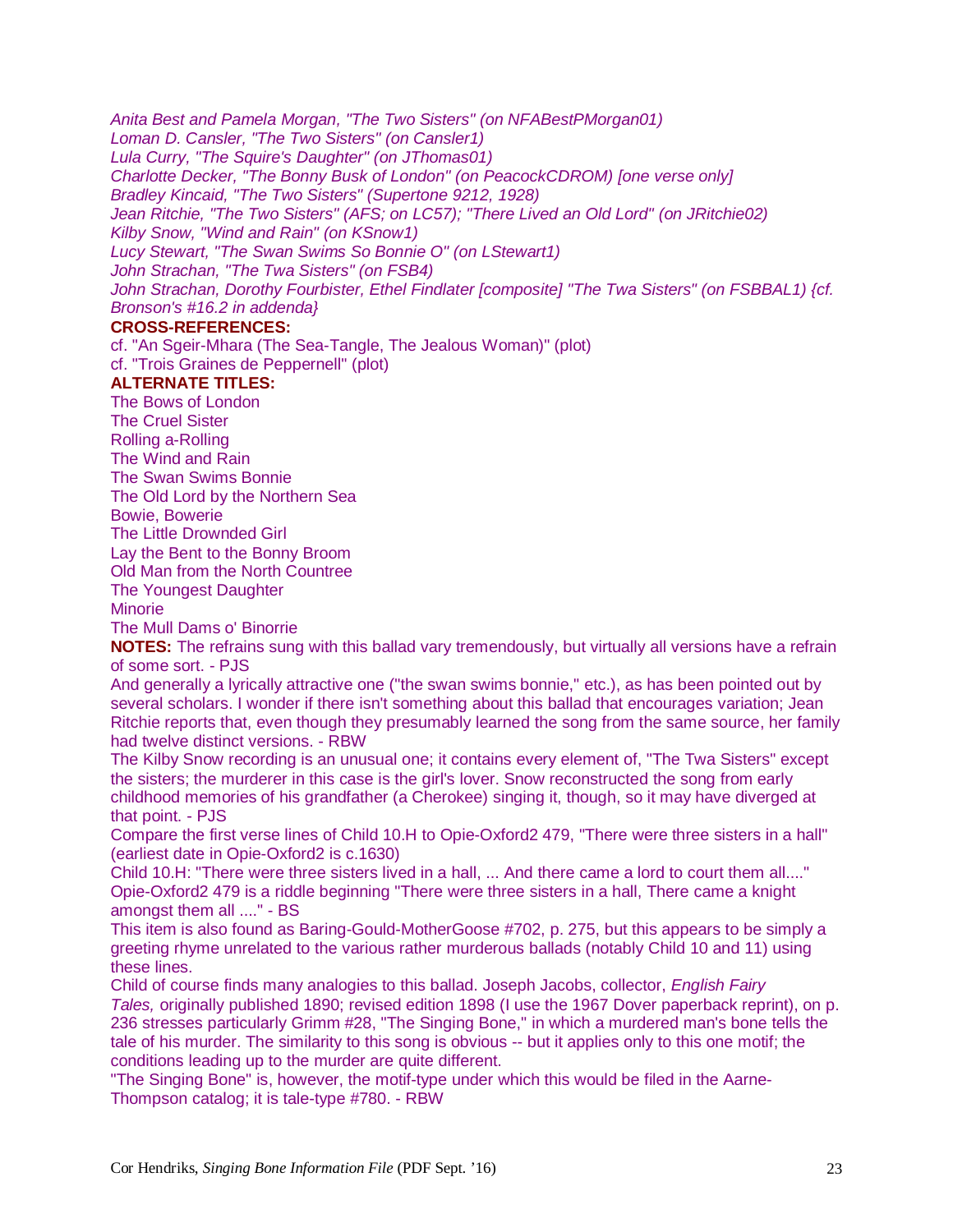Jekyll's "King Daniel" is classified by Jekyll as an "Annancy" story. It is a cante fable following the Ashanti (West African) tradition: King Daniel is courting Miss Wenchy. Miss Lumpy is jealous and throws Miss Wenchy in a pond where Miss Wenchy drowns. A parrot sees the murder. Miss Lumpy tries to bribe "pretty Polly" with a gold cage with a silver door. The parrot rejects the offer and reports the murder to King Daniel and takes him to the pond where Miss Wenchy's body is found. King Daniel executes Miss Lumpy. The only parts of the story that are sung is the parrot's rejection and report of the crime: "No, no, I don't want it, for the same you serve another one you will serve me the same" and "I brought, I brought a news to the young King Daniel; Miss Lumpy kill Miss Wenchy loss, on becount of Young King Daniel."

Broadwood, looking at the sung text and the parrot as messenger connects this story to Child 4 and Child 68 because of the part played in those ballads by the parrot as messenger (Lucy E. Broadwood, "English Airs and Motifs in Jamaica" in Walter Jekyll, *Jamaican Song and Story* (New York: Dover Publications, 1966 (Reprint of David Nutt, 1907)), #3, p. 286, "King Daniel"). The parrot's rationale -- you will serve me the same -- is the same as found in Child 68. However, looking at the messenger as the critical part of the story ignores the plot of story itself and another Caribbean [Crucian] example of Child 81 in which a parrot is introduced in place of the porter as a tale carrier (see note there re "Matty Gru"). In "King Daniel" the parrot as messenger replaces the fiddle made of the victim's bones and hair as messenger. My point is that the form of the messenger and the nature of the bribe is a sure indicator that the cante fable tradition has been affected by the Child parrot-asmessenger motif but the plot itself shows how the story should be classified within the Child tradition. - BS

*Last updated in version 4.0* File: C010

*The Ballad Index Copyright 2016 by Robert B. Waltz and David G. Engle.*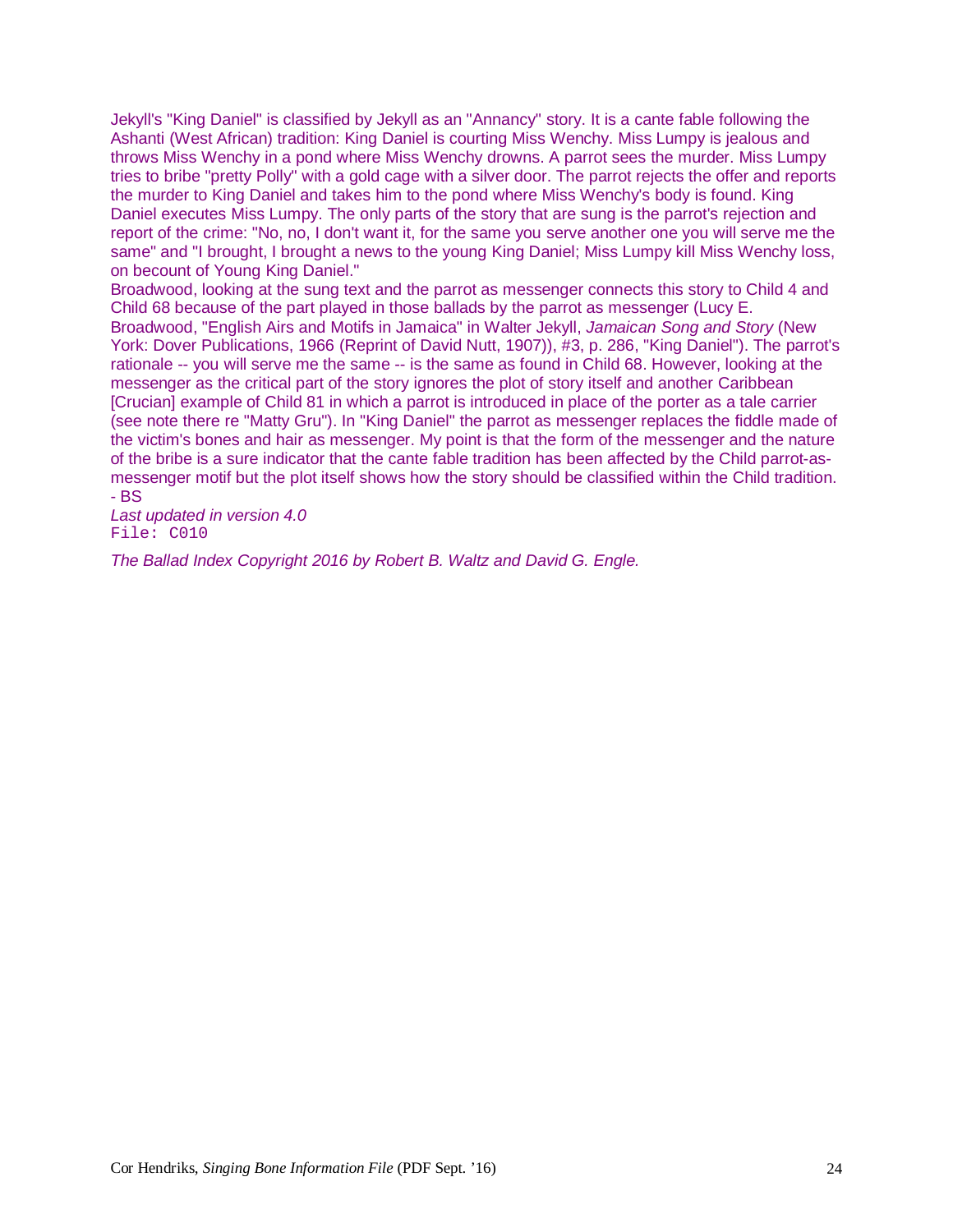Mexico

#### **Índice tipológico - consulta específica**

El tipo **780 -** *The Singing Bone.* se ha identificado en los siguientes relatos:

**La flor de la ailalá**, por Timoteo García, de Valle de Guadalupe, Jalisco

**La flor de la ailalá**, por Aurelia Arias, de Tepatitlán de Morelos, Jalisco

**La flor de lararay**, por Teresa López Soto, de La Joya, Veracruz

#### **Información sobre este tipo cuentístico:**

**Description:** A brother (sister) kills his (her) brother (sister) and buries him (her) in the earth. From the bones a shepherd makes an instrument (harp, violin, flute) which brings the secret to light [E632, D1610.34, N271].

Or the murder is revealed by a (speaking [D1610.2]) tree growing from the grave [E631, E632]. Cf. Type 72a.

**Combinations**: 303, 408, 550, 551, and 720.

(Hans-Jörg Uther. *The types of International Folktales. A Classification and Bibliography, Based on the System of Antti Aarne and Stith Thompson*. Helsinki: Suomalainen Tiedeakatemia-Academia Scientiarum Fennica, 2004.)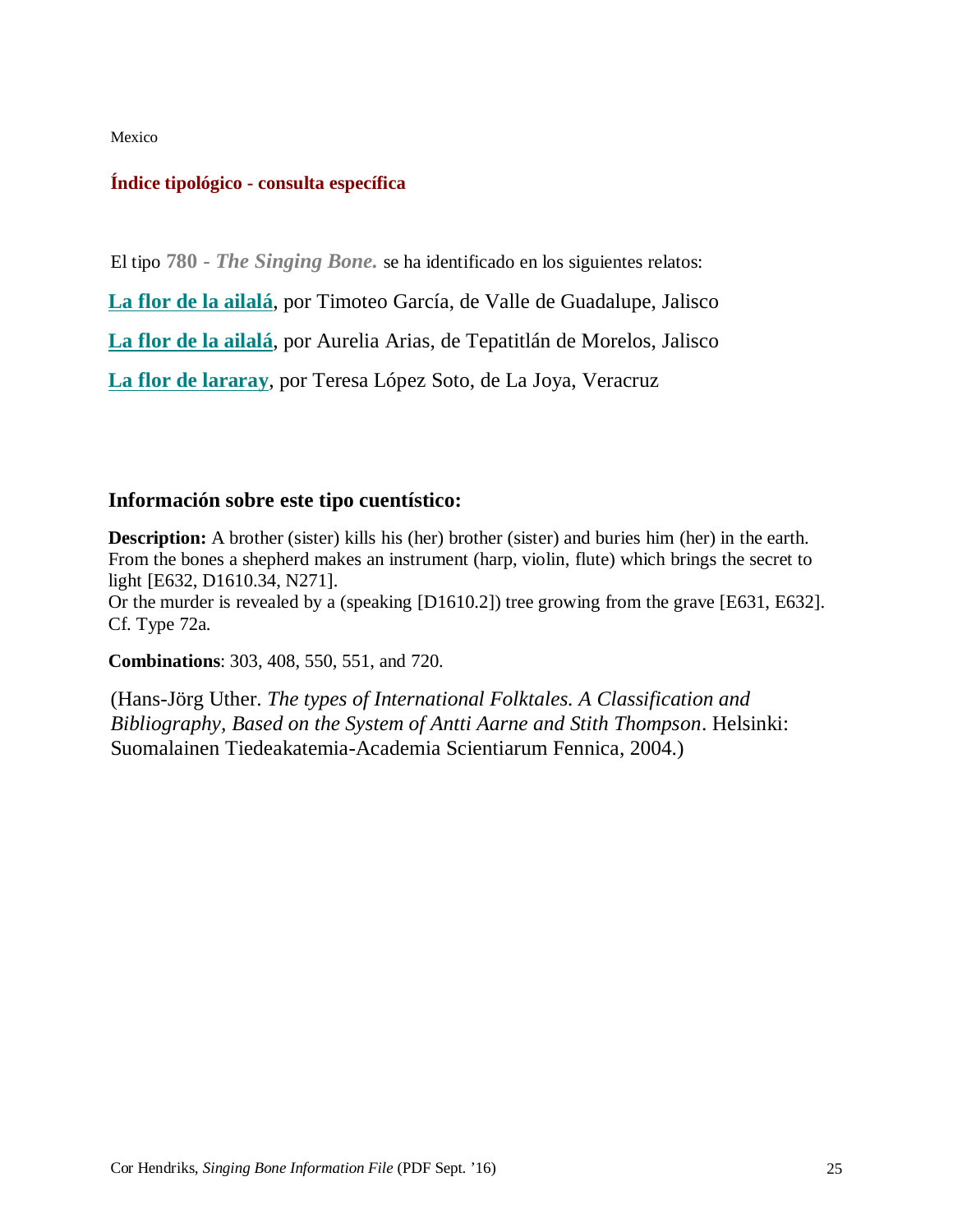Preferred Citation: Ramanujan, A. K. *A Flowering Tree and Other Oral Tales from India.* Berkeley London: University of California Press, c1997 1997. <http://ark.cdlib.org/ark:/13030/ft067n99wt/>

#### **2. Acacia Trees**

The village chief (*gowda*) had four sons and a daughter. The daughter was the youngest child and her name was Putta ("Little One"). All day, everyone lovingly called her, "Putta! Putta!"

Three of the sons were married. The fourth one was still a bachelor. He didn't like any of the girls he saw; they looked at many in faraway places. Finally, one day, he said, "I'll marry my sister who's right here at home," and he was quite obstinate about it.

People said, "You can't do that. Don't try."

But he would not listen to anyone. "If I have to marry, I'll marry only my sister. Otherwise, I won't marry at all," he said.

The family thought, "Let's go along with it and arrange a wedding. Meanwhile, we'll find another girl and make her his bride on the wedding day." They set the date on an auspicious day, collected groceries and things, and prepared themselves for the wedding. But they didn't tell Putta anything about it.

Relatives started arriving. There was no water in the house, not a drop. Everyone was busy with their tasks. No one had a minute to spare. So Putta herself quickly picked up two brass pitchers and went to the canal to fetch water.

There, she saw a woman named Obamma, bathing in the mouth of the canal, sitting in the hollow. When she saw Putta, she called her, "Puttavva, Puttavva, my back is itching. Will you scratch it a little?"

Putta was in a hurry. She said, "Relatives have arrived. The house is full of people, and there's not a drop of water to drink. How can I stop now and scratch your back?"

She had filled her pitchers and started back when Obamma mocked her: "Marrying your own brother, ha! And you're mincing about already. Great way to marry!"

Putta didn't hear her clearly. She asked, "What, what did you say? I didn't hear it right. I'll rub your back, please tell me." And she scratched Obamma's itching back.

Obamma told her, "The elders in your family have decided to get you married to your own elder brother. That's the truth."

Putta carried the full pitchers of water back to her home, put them on the rim of a well, and looked around. There were two acacia trees growing there on either side of the well. She climbed up one of them, and never went into the house. It was getting late and her parents came looking for her. When they saw her perched on the tree, they called out:

*All the areca nuts are getting hard. All the betel leaves are getting dry. All the relatives are getting up and going home. Come down, daughter.* Putta answered: *This mouth calls you Mother. This mouth calls you Father. Do you want this mouth to call you Mother-in-law and Father-in-law? I'll climb, climb, higher, higher, on this acacia tree.* And she climbed higher.

"What shall we do? We asked her to get down, and she climbed higher," they said, and went home unhappily.

Her three elder brothers came and called out: *The areca nuts are getting hard.*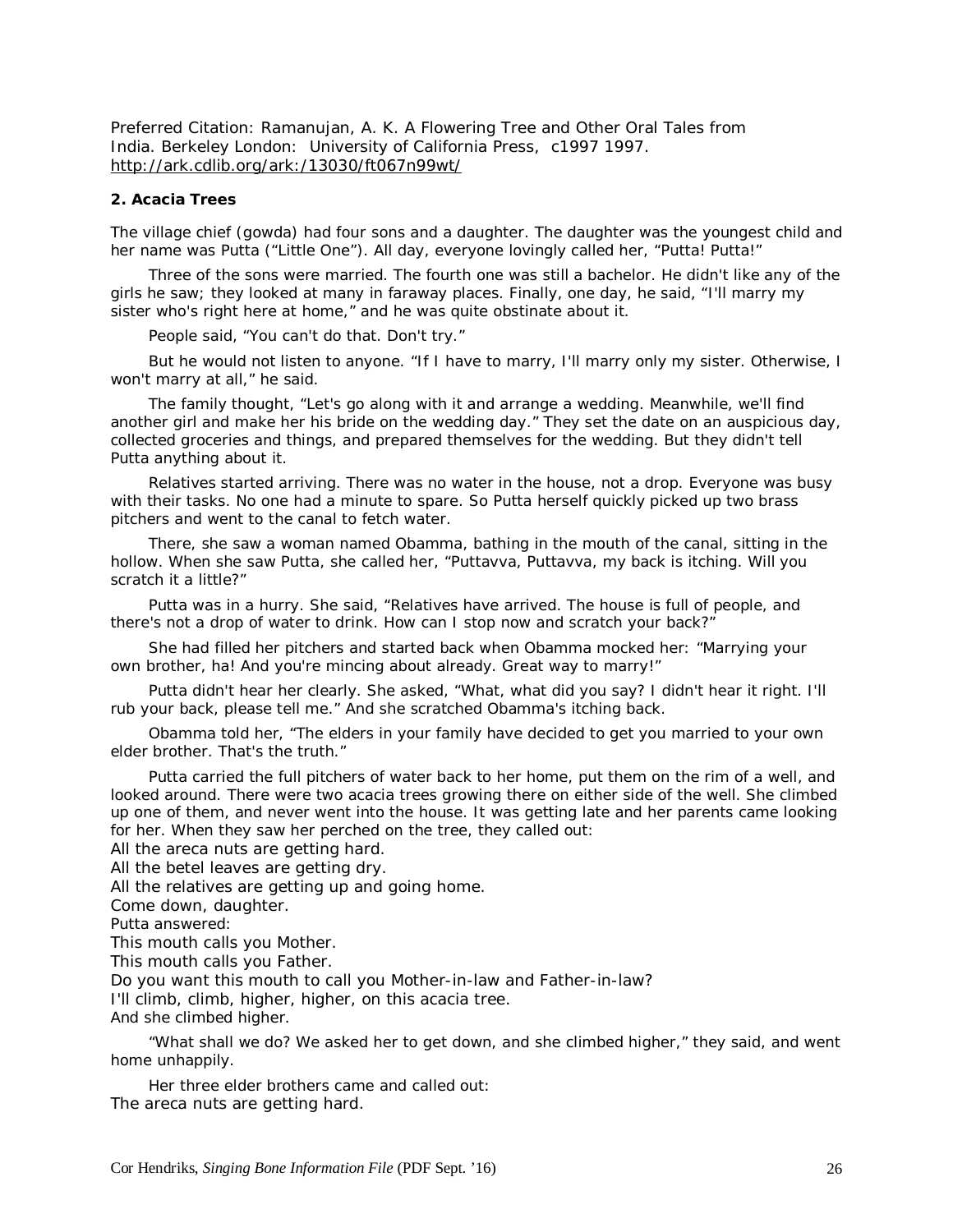*The betel leaves are getting dry. The relatives are getting up and going home. Come down, sister dear.*

She replied: *This mouth calls you Brother. Do you want this mouth to call you Brother-in-law?*

And she climbed higher.

They went home and her three sisters-in-law came to the tree and called out: *All the areca nuts are hard. All the betel leaves are dry. All the relatives are going home. Come down, dear Sister-in-law.*

She answered: *This mouth calls you Sister-in-law, Do you want this mouth to call you Co-wife? I'll climb, I'll climb.*

All the relatives, some close, some distant, came to the tree and called to her. She gave them all similar replies. Finally, the brother who was going to marry her came there and called out in anger:

*All the areca nuts are hard. All the betel leaves are dry. All the relatives are going home. Come down, you!*

She replied: *This mouth calls you Brother. Do you want this mouth to call you Husband? I'll climb, I'll climb.*

And she climbed higher.

Then he thought he would go after her and bring her down; so he too climbed the acacia tree. She jumped to the other acacia that was next to it. He jumped after her, and she leapt back. Thus they leapt back and forth from one tree to another—the brother pursuing, the sister dodging his pursuit.

After several leaps back and forth, she feared she would get caught. She looked down, saw the well between the trees. She thought it would be better to drown and die, and jumped straight into the well. The brother also jumped in and tried to drag her out of the water. The harder he tried, the more she resisted. After hours of struggle, they both drowned, and died in the well.

The people in the house took the bodies out of the well. The relatives said, "We came for the wedding, and look at this irony, we have to stay for the funeral!" They didn't bury the dead right away, but decided to wait till dawn. The daughter appeared in the mother's dream that night and begged of her, "Mother, please don't bury both of us together. Bury him in the mound. Bury me in the field. Please."

Accordingly, the family buried the son in the mound and the daughter in the field.

In time, a sharp spiny bush of thorn grew over the brother's burial place. Over hers grew a great tree of sweet fruit called Bullock's Heart. One of Putta's sisters-in-law walked that way and saw the tree covered with large fruit. She wanted to eat one. But they were only half-ripe. Anyway, she plucked a fine-looking big fruit, took it home, and left it to ripen in an earthen vessel full of *ragi* grain.

Days later, when she put her hand in the vessel to take out some *ragi* to grind, she found the fruit, the Bullock's Heart. It was good and ripe. She laid it aside while she ground the grain. But as she ground the *ragi* into fine flour, her eyes returned to the fruit many times.